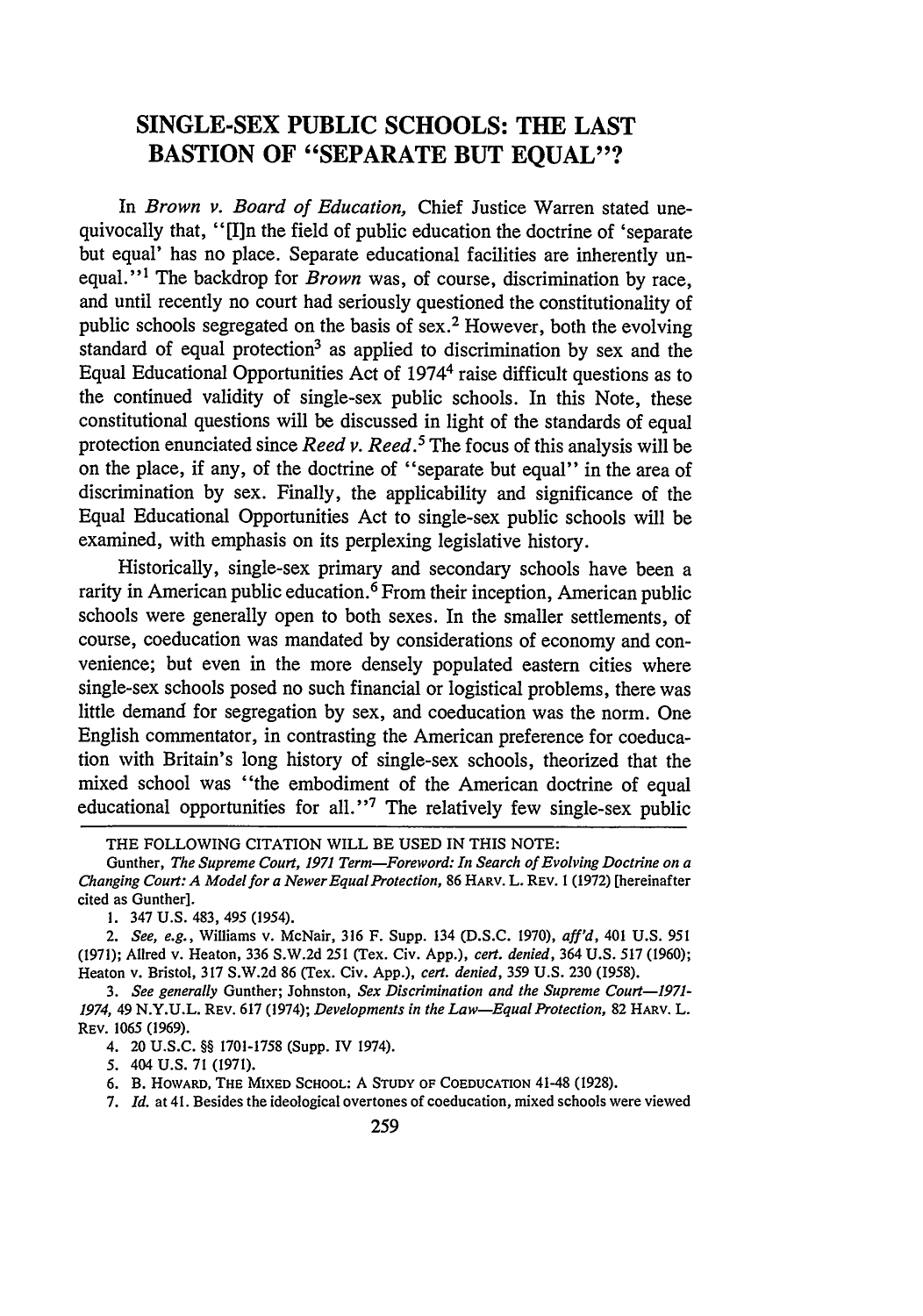schools which have survived to the present generally possess unique attributes, either in the nature of their curriculum or the characteristics of the student body, which traditionally have been viewed as justification for the segregation of the school **by** sex. 8 However, given the diminishing strength of most sex-role expectations,<sup>9</sup> the continued maintenance of single-sex public schools can be viewed as a means of reinforcing patterns of discrimination **by** sex and raises questions of constitutional magnitude.

### THE STANDARD OF REVIEW IN SEX DISCRIMINATION CASES

Until 1971, the judicial treatment of legal classification by  $sex^{10}$ amounted to little more than total deference to legislative sentiment regarding the proper role of women in society.<sup>11</sup> In seeking out a "rational" relation" between a legislative classification and a legitimate state interest, the courts hypothesized justifications which often did not even purport to reflect the actual objective of the classification. 12 The judiciary had essentially abdicated any role in the review of legislative classifications **by** gender. **13**

as providing a healthier atmosphere for learning. The American system was praised for achieving "a complete absence of sex-strain" and an "intellectual stimulus due to the intellectual differences between boys and girls." *Id.* at 43.

*8. See* Note, *Academic High Schools: The Need for Equal Protection for Girls, 8* **U.S.F.L.** REV. **639,** 641-43 (1974).

**9.** One need only read the newspapers to perceive the general blurring of traditional sex-role distinctions. In Stanton v. Stanton, 421 **U.S. 7 (1975),** the Supreme Court stated that this change in the perception of women's roles is a proper subject for judicial consideration. In striking down a state law making the age of majority higher for men than for women, Justice Blackmun wrote:

No longer is the female destined solely for the home and the rearing of the family and<br>only the male for the marketplace and the world of ideas . . . . Women's activities<br>and responsibilities are increasing and expanding . business, in the professions, in government and, indeed, in all walks of life where education is a desirable, if not always a necessary, antecedent, is apparent and a proper subject of judicial notice.

#### *Id.* at 14-15.

**10.** The literature in this area is extensive. The reader is directed to Professor Gunther's article, as well as to Ginsburg, *Gender in the Supreme Court: The 1973 and 1974 Terms,* **1975** Sup. **CT. REV. I,** and Johnston, *supra* note **3.**

**11.** Three cases provided the analytical framework for sustaining legislative classifications **by** sex: Muller v. Oregon, **208 U.S.** 412 **(1908)** (sustaining regulation of work hours of women, based on "Brandeis brief" documentation of the special needs of women); Goesaert v. Cleary, **335 U.S.** 464 (1948) (upholding statute prohibiting employment of female bartenders not related to the bar owner); and Hoyt v. Florida, **368 U.S. 57 (1961)** (upholding law **by** which women's names were placed on jury lists only upon special request). It should be noted that *Hoyt* was effectively overruled in Taylor v. Louisiana, 419 **U.S. 522, 537 (1975).**

12. In Goesaert v. Cleary, **335 U.S.** 464 (1948), Justice Frankfurter wrote, "If [a justification for the classification] is entertainable **. . .** Michigan has not violated its duty to afford equal protection of its laws. We cannot cross-examine either actually or argumentatively the mind of Michigan legislators nor question their motives." *Id.* at **466-67.** *See also Developments in the Law, supra* note **3,** at **1080.**

**13.** The closest analogy to the judicial deference accorded legislative classifications **by** sex is in the area of equal protection challenges to economic regulations. *See, e.g.,* Williamson v.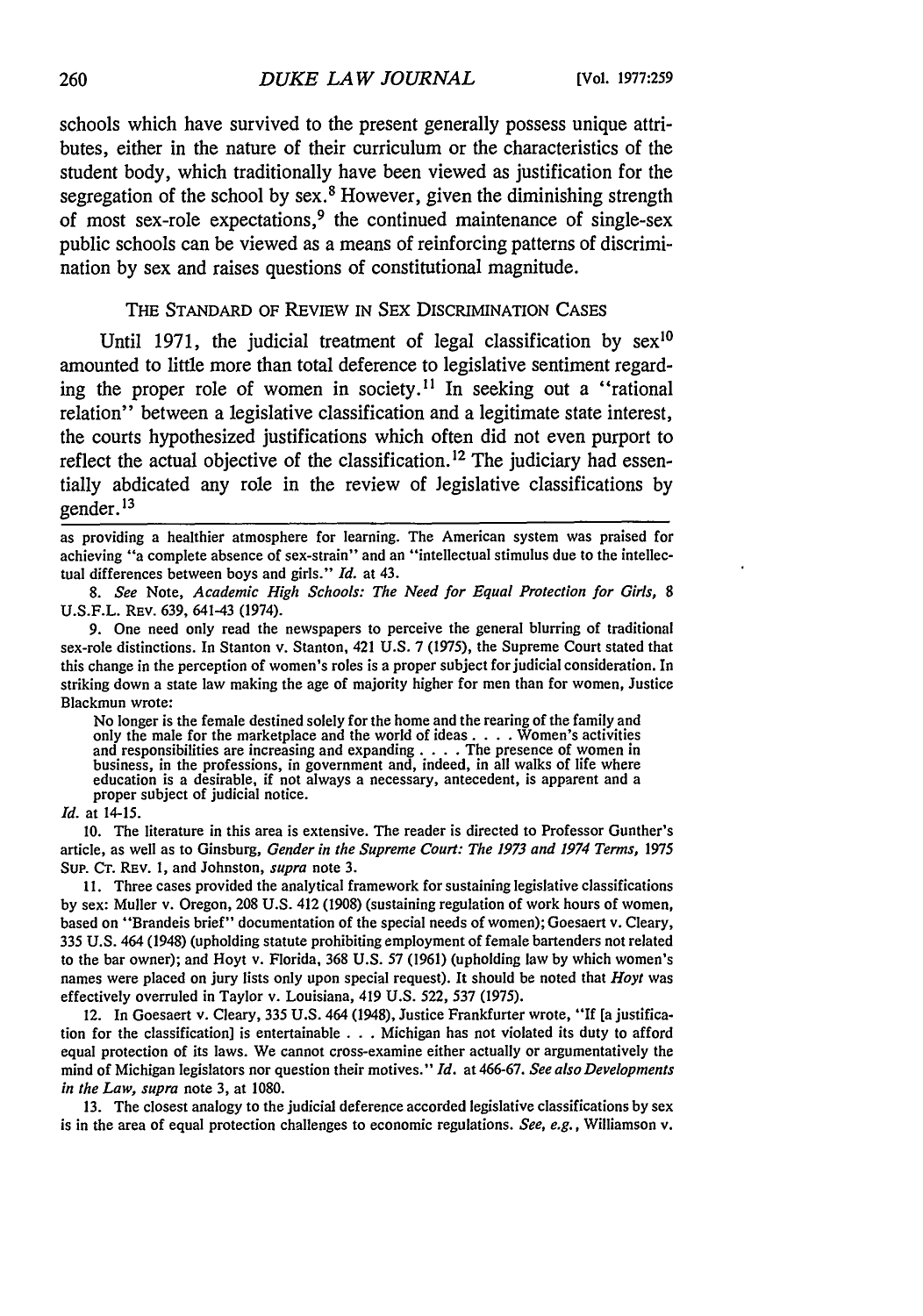The Supreme Court's unanimous decision in *Reed v. Reed, <sup>14</sup>*however, marked the transition to a more stringent standard of review in the area of sex discrimination. In striking down an Idaho probate code provision under which men were given mandatory preference over women in the appointment of administrators and executors, the Court deemed the legislature's purported concerns for administrative efficiency and the lessening of intrafamilial dispute to provide insufficient justification for the classification. Although the *Reed* Court neither acknowledged a break with precedent nor precisely enunciated a more stringent standard of review, it is impossible to square this result with a rational relation analysis; some have suggested that the Court's holding is comprehensible only if a suspect classification method of analysis is assumed. 5 This conclusion is supported **by** the Court's perfunctory labeling of the legislative classification as impermissibly "arbitrary," even though the state offered a justification which was apparently sufficient to make the choice constitutionally defensible under even an intermediate standard of review. 16 In short, the *Reed* Court's close examination of the facts in discerning the relationship between the classification and a permissible state objective heralded an end to the judicial attitude of total deference in the area of sex discrimination.

*Reed's* implication that sex is to be treated as a suspect classification appeared to become an express standard in *Frontiero v. Richardson. 1 <sup>7</sup>*In striking down a statute which required female, but not male, Army personnel to prove that their spouse was a dependent in order to qualify for special

Gunther 34. *See also* Note, *The Emerging Bifurcated Standard for Classifications Based on Sex,* 1975 DuKE L.J. 163, 177-79.

16. Gunther 34. The intermediate standard demands simply that the "legislative means must substantially further legislative ends." *Id.* at 20. The actual formulation in *Reed* is taken from F.S. Royster Guano Co. v. Virginia, 253 U.S. 412 (1920), which states that a classification must rest on a "ground of difference having a fair and substantial relation to the object of the legislation." *Id.* at 415; see Reed v. Reed, 404 U.S. 71,76 (1971). The *Reed* Court acknowledged that the statutory preference for male executors serves the legitimate state interest of reducing the workload of probate courts by eliminating a time-consuming issue, *i.e.,* whom to appoint as executor when both a male and a female file a petition for that position. *Id.* Moreover, given the state's premise that most men are more knowledgeable about business affairs than most women, the classification bears a fairly tight fit to the state objective of appointing the most qualified person without the need of examining the education and experience of each petitioner. In short, the classification does substantially serve the legitimate state goal of expediting one phase of probate without undue detriment to the estate.

Lee Optical Co., 348 U.S. 483 (1955); Daniel v. Family Security Life Ins. Co., 336 U.S. 220 (1949); Railway Express Agency v. New York, 336 U.S. 106 (1949).

<sup>14. 404</sup> U.S. 71 (1971).

<sup>15.</sup> It is difficult to understand [the] result without an assumption that some special sensitivity to sex as a classifying factor entered into the analysis. Clear priority classifications are plainly relevant to the State' disputes. Even if the requirement be that the means bear a "significant relationship" to the state's purpose. **. .** the test would seem to have been met in *Reed.* Only by importing some special suspicion of sex-related means from the new equal protection area can the result be made entirely persuasive.

<sup>17. 411</sup> U.S. 677 (1973).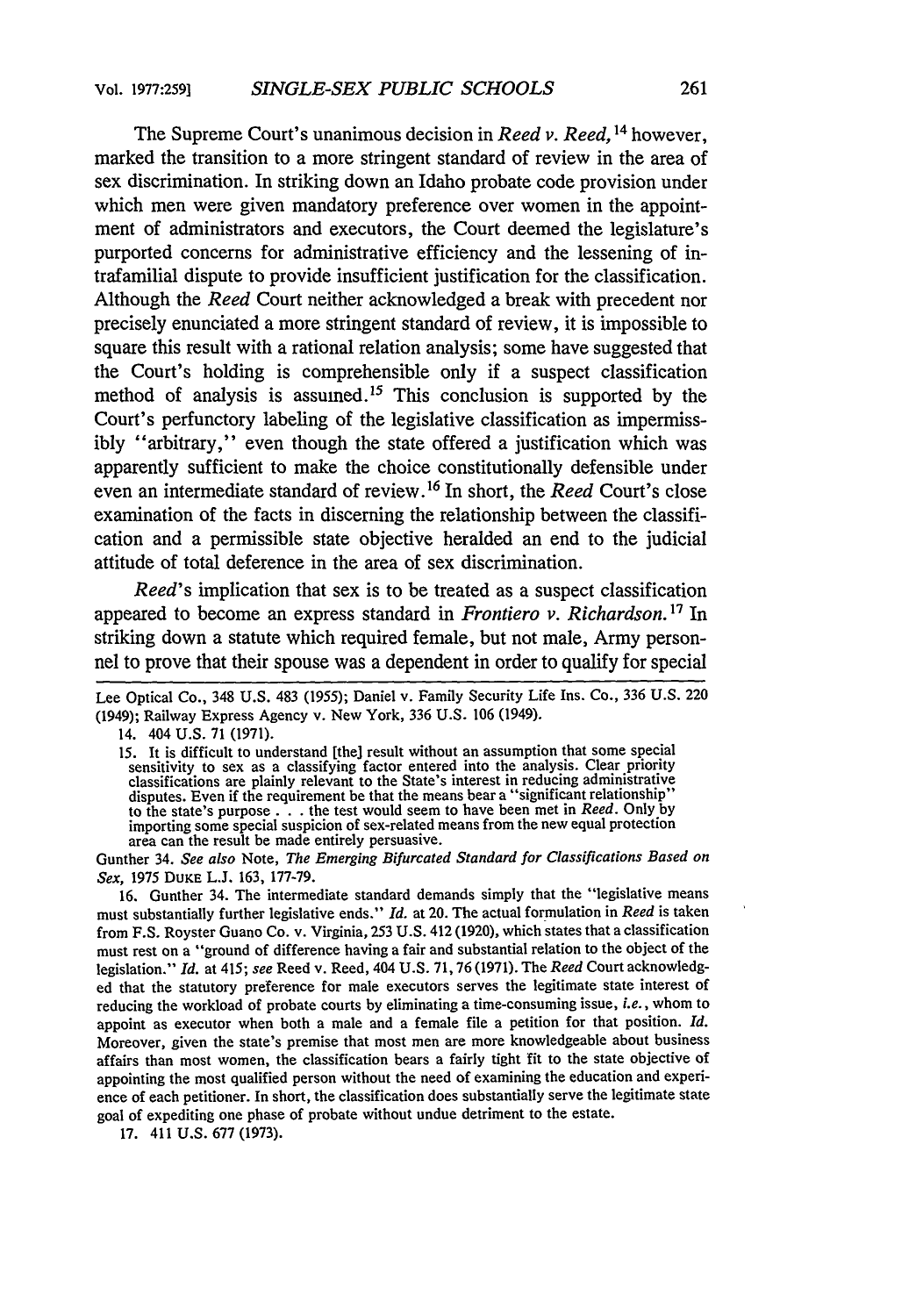allowances, the Court found the Army's interest in administrative efficiency insufficiently strong to sustain a classification by sex. **IS** In a radical departure from precedent, four Justices joined in declaring that sex would be treated the same as race and national origin for equal protection purposes. <sup>19</sup> This bold proclamation of the plurality, however, has never been adopted by a majority of the Court, and subsequent cases have clearly retreated from the proposition that sex is a suspect classification.

Two recent cases involving arguably "benign" classifications, *Kahn v. Shevin20* and *Schlesinger v. Ballard,* **21** revealed a temporary return to the familiar minimal scrutiny analysis. In *Kahn,* the Court upheld a Florida statute giving widows, but not widowers, a \$500 property tax exemption. Positing that "[t]here can be no dispute that the financial difficulties confronting the lone woman in Florida or in any other State exceed those facing a man,"<sup>22</sup> the Court concluded that the statute was "reasonably designed to further the state policy of cushioning the financial impact of spousal loss upon the sex for whom that loss imposes a disproportionately heavy burden." 23 In *Ballard,* Navy tenure standards giving women more time than men to achieve required promotions were upheld on the ground that "Congress may **. . .** rationally have believed that women line officers had less opportunity for promotion than did their male counterparts. **...** 24 One commentator has suggested that this use of minimal scrutiny language in *Kahn* and *Ballard* indicates that "ameliorative" sex-based classifications will be subject to the least stringent of equal protection standards, while classifications disadvantageous to women will be subject to strict scrutiny. <sup>25</sup> This best-of-all-worlds proposition has been properly criticized<sup>26</sup> in light of *Geduldig v. Aiello*,<sup>27</sup> in which the Court upheld the constitutionality of

- 21. 419 U.S. 498 (1975).
- 22. 416 U.S. at 353.

23. *Id.* at 355. Justice Douglas sidestepped the fact that the classification was terribly overbroad, in that the tax exemption was given to women regardless of need. The state could have made the exemption conditional on the taxpayer's income, but chose not to for reasons of administrative convenience. Justice Douglas attempted to distinguish *Frontiero,* which stated that administrative convenience was not enough by itself to justify a classification by sex, by noting that the state should be given greater leeway in the exercise of its taxing power. *Id.* This is a dubious distinction.

24. 419 U.S. at 508.

**25.** Note, *supra* note **15,** at 164.

26. Ginsburg, *supra* note **10,** at 8. This is not to say, however, that the outcomes of *Kahn* and *Ballard* were not significantly affected **by** the Court's perceptions that these gender-based classifications were socially desirable. *See* Craig v. Boren, 97 S. Ct. 451, 457 n.6 (1976).

27. 417 U.S. 484 (1974). *See also* General Elec. Co. v. Gilbert, 97 S. Ct. 401 (1976)

<sup>18.</sup> *Id.* at 690-91.

<sup>19.</sup> *Id.* at 688. Mr. Justice Powell decried this plurality position as both an unnecessary extension of *Reed* and an unwarranted assumption of "decisional responsibility" at a time when the same question was before the state legislatures in the form of the Equal Rights Amendment. *Id.* at 692 (Powell, J., concurring in the result).

<sup>20. 416</sup> U.S. 351 (1974).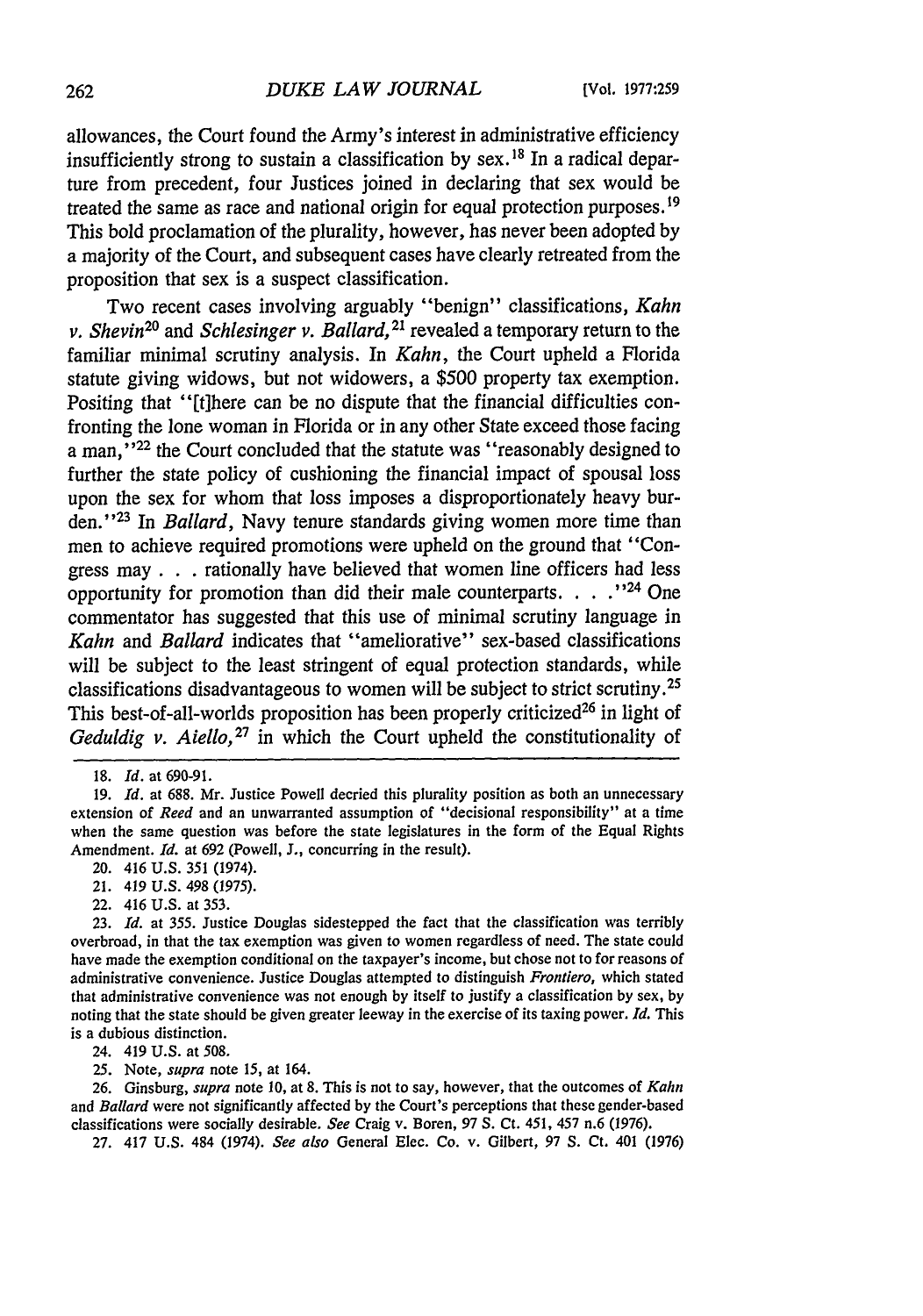California's disability income program which excluded disability related to normal pregnancy. Although the benign quality of a classification may indicate that the state harbors no invidious motives, this distinction does not appear to **be** a sufficient basis for an enduring equal protection standard in the area of sex discrimination. <sup>28</sup>

The most recent case in the area of sex-based classifications, *Craig v. Boren,29* is important in several respects. First, it confirms the existence of an intermediate standard of review; second, it apparently makes this standard applicable even when the classification has a benign effect on females; and third, it sets out a new formulation of the intermediate standard. Since the members of the Court wrote seven opinions in the **7-2** decision, it is clear that *Craig* will not be the last word in this area; however, its implications must be closely examined.

Although both *Geduldig* and *Gilbert* arguably involve a gender-neutral exclusion of one type of health disability, 417 U.S. at 496 n.20, such reasoning is problematic. *See* General Elec. Co. v. Gilbert, 97 **S.** Ct. 404, 416 (1976) (Brennan, J., dissenting). Employers are obviously reasonable in seeking to avoid the high costs of including recurring conditions like pregnancy in their benefit plans; but, to be genuinely gender-neutral, the exclusion would have to encompass *all* disorders and abnormal conditions of the human reproductive system. The GE plan, however, insured against such risks as prostatectomies, vasectomies and circumcisions. *Id.* The inclusion of the latter two maladies also makes questionable the majority's attempt to distinguish pregnancy from other health-related disabilities by insisting that it is a wholly "voluntary" condition. *Id.* at 415-16.

28. In a recent case involving "benign discrimination," the Court invalidated a Social Security Act provision requiring widowers, but not widows, to prove actual dependency on the deceased spouse in order to qualify for survivor's benefits. Califano v. Goldfarb, 97 S. Ct. 1021 (1977). The Secretary argued that the statistically small incidence of men being dependent on their wives for financial support gave Congress reasonable grounds for the gender-based distinction. Citing Craig v. Boren, 97 **S.** Ct. 451 (1976), for the proposition that a gender-based discrimination against *men* will fail unless it serves an important governmental objective and is substantially related to the achievement of that objective, Justice Brennan struck down the provision as being based on nothing more than archaic and overbroad generalizations. 97 S. Ct. at 1032. Justice Stevens concurred on the ground that, when Congress used the term "widow," it really meant "surviving spouse." *Id.* at 1035.

In a significant dissenting opinion, Justice Rehnquist acknowledged that administrative convenience will not generally sustain a classification by gender (citing Frontiero v. Richardson, 411 U.S. 677 (1973)), but insisted that such a basis is adequate in "social welfare" cases. 97 S. Ct. at 1041. In devising an equal protection standard that turns on whether the interest at stake is a creature of social welfare legislation, Justice Rehnquist appears to reflect the Court's renewed tendency in procedural due process cases to balance the public interest against private interests. *See generally* Mathews v. Eldridge, 424 U.S. 319 (1976). Regardless of the merits of this development in the due process area, it appears to be singularly inappropriate to equal protection analysis.

Despite *Goldfarb,* it appears that the concept of benign discrimination still has some utility. *See* Califano v. Webster, 97 **S.** Ct. 1192 (1977) (per curiam reversal of district court decision which had struck down gender-based difference in the calculation of Social Security benefits).

29. 97 **S.** Ct. 451 (1976).

<sup>(</sup>upholding, in face of Title VII challenge, exclusion of normal pregnancy from comprehensive sickness and accident benefit plan given all employees).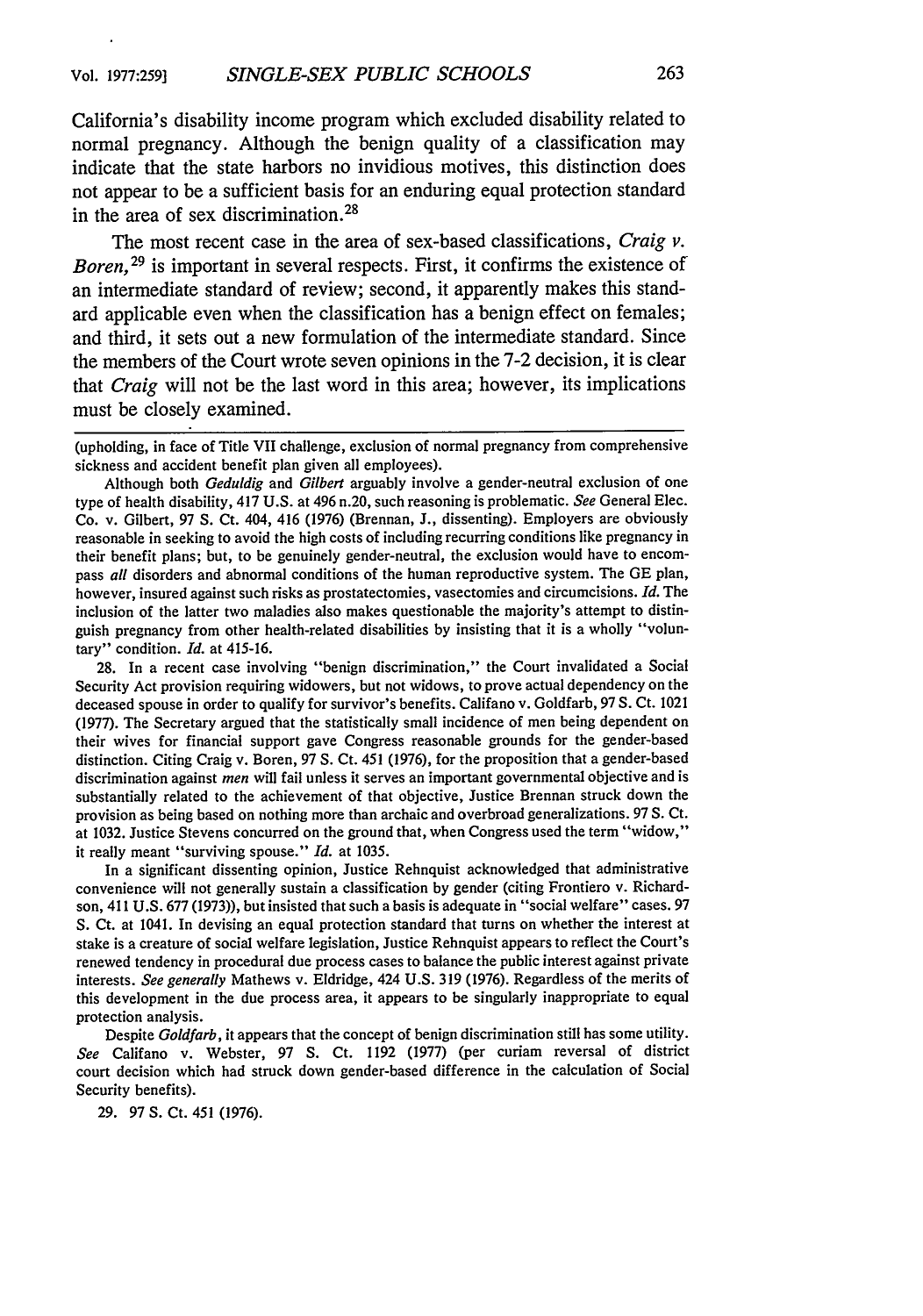In striking down Oklahoma's sex-based age differential for the legal consumption of beer, Justice Brennan stated that a legislative classification by sex must be founded on more than a "weak congruence" between sex and the characteristic or trait that sex purports to represent.<sup>30</sup> The trait that sex purported to represent here-a propensity to drive while drunk--was viewed as bearing too tenuous a "fit" to the classification by  $sex$ ,  $31$  despite evidence showing that more than eighteen times as many 18-to-20-year-old males as females were arrested for driving under the influence of alcohol.<sup>32</sup> Justice Brennan insisted that "[W]hile such a disparity is not trivial in a statistical sense, it can hardly form the basis for employment of a gender line as a classifying device."<sup>33</sup>

After reviewing the decisions since *Reed,* the majority devised a formulation of the intermediate standard of review: "To withstand constitutional challenge, previous cases establish that classifications by gender must serve *important* governmental objectives and must be *substantially* related to achievement of those objectives."<sup>34</sup> The Oklahoma statute fell on the "substantially related" requirement. Justice Brennan, after dismissing the state's data showing higher rates of arrests and accidents for 18-to-20-yearold males than females, noted that the surveys failed to measure both the dangerousness of 3.2 beer (as opposed to alcohol generally) and the propensity for drunken driving as functions of age.<sup>35</sup> Given these deficiencies in the "fit" between the classification and the trait, the statute "invidiously" discriminated" against males eighteen to twenty years of age.<sup>36</sup>

- 32. *Id.* at 458 n.8.
- 33. *Id.* at 459.
- 34. *Id.* (emphasis added).
- 35. *Id.* at 459-60 **&** n.14.

36. In perhaps the most significant of the concurrences, Justice Stevens appeared to reject entirely the "tier" approach to equal protection analysis:

There is only one Equal Protection Clause. It requires every state to govern impartially. It does not direct the courts to apply one standard of review in some cases and a different standard in other cases  $\dots$ . I am incl a completely logical method of deciding cases, but rather is a method the Court has employed to explain decisions that actually apply a single standard in a reasonably consistent fashion.

*Id.* at 464. Although he provided only the broad outline of his analysis, Justice Stevens seems to suggest a two-step approach. He first asked if the classification was "objectionable," *id.* at 465, a term which he did not define. It appears, however, to be synonomous with "obnoxious" and "offensive." *See id.* at 464-65. If the classification is objectionable, the court must then inquire whether the state can put forward a justification "sufficient to make an otherwise offensive classification acceptable." *Id.* at 465. Justice Stevens found the Oklahoma statute in *Craig* objectionable because it turned on an accident of birth, because it reflected socially outmoded biases, and because it actually restricted the wrong sex in terms of physical ability to tolerate alcohol from drinking beer. *Id.* Although he conceded that the classification was not "totally irrational," Justice Stevens found no logical justification sufficient to make the offensive classification acceptable. *Id.*

<sup>30.</sup> *Id.* at 458.

<sup>31.</sup> *Id.* at459.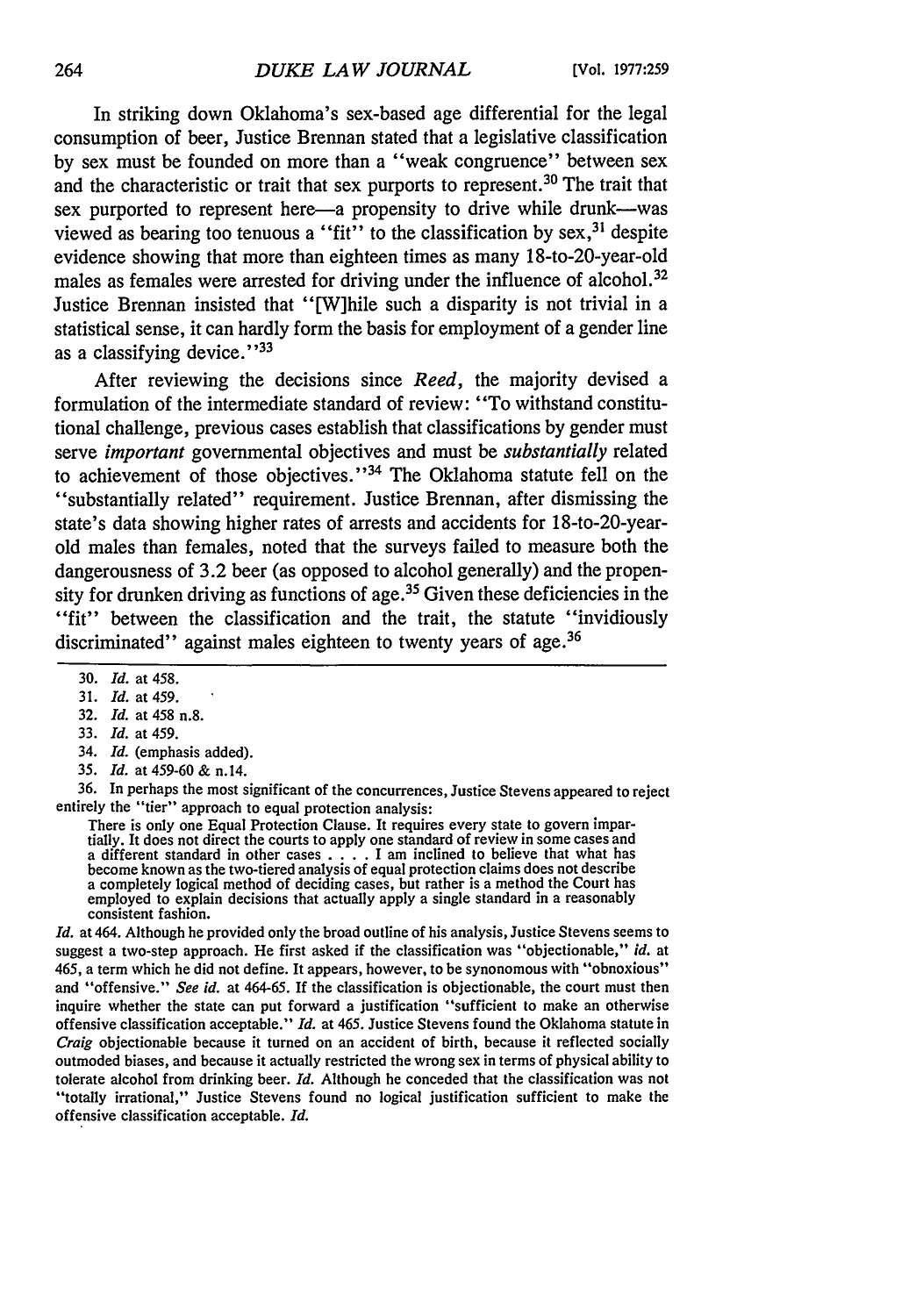In light of *Craig,* it now can be confidently 'stated that the proper standard of review in sex discrimination cases is something intermediate between a rational relation analysis and a strict scrutiny test. However, uncertainty remains as to how courts will apply Justice Brennan's formulation calling for an "important" governmental interest and a "substantial" relation of the classification to the state's objectives. Since most lower courts already apply some type of heightened scrutiny to gender-based classifications,  $37$  it is unlikely that the results in a significant number of

Justice Stevens' apparent rejection of the tier model of equal protection, coupled with his adoption of a flexible standard of equal protection, has important implications. *See* Yarbrough, *The Burger Court and Unspecified Rights: On Protecting Fundamental And Not-So-Fundamental "Rights" or "Interests" Through a Flexible Conception of Equal Protection,* <sup>1977</sup> **DUKE** L.J. 143, 162 n. 111 and accompanying text. Under a unified approach, suspect classification analysis could be limited to race, which is the only classification to which the equal protection clause was originally addressed. *Id.* Other suspect and semi-suspect classifications would be subjected to a balancing-of-interests analysis of the type described by Justice Stevens. Although a flexible standard would be conceptually less precise than the present tier approach, it has the advantage of forcing courts to articulate those bases for their decisions which currently lie submerged beneath the conclusory labels of suspect classification, rational relation and compelling interest. Labeling a classification as suspect is little more than an obtuse shorthand for Justice Stevens' inquiry into whether a state can offer sufficient justification to make an otherwise offensive classification acceptable. The advantages of this above-the-table interestbalancing approach are even more apparent with regard to the fundamental rights branch of equal protection analysis. *See id.*

The *Craig* dissenters rejected the majority's use of an intermediate standard of review. Chief Justice Burger rejected such a standard as applied in any sex discrimination case, 97 **S.** Ct. at 466-67, while Justice Rehnquist expressed alarm at its application to invalidate a statutory discrimination harmful to males. *Id.* at 468-69. Citing San Antonio Indep. School Dist. v. Rodriguez, 411 U.S. 1 (1973), the Chief Justice demanded that there be a "textually independent constitutional status" in order to afford gender any preference for equal protection purposes. *Id.* at 467. This analysis, however, would appear to confuse fundamental rights with suspect classifications.

37. The lower courts were not without their problems in discerning and applying the equal protection standards enunciated in *Reed* and such subsequent cases as Stanton v. Stanton, 421 U.S. 7 (1975) (striking down as "irrational" Utah law making age of majority higher for males than females), and Weinberger v. Wiesenfeld, 420 U.S. 636 (1975) (striking down social security provision granting benefits to wife, but not husband, of a deceased wage earner with minor children). As a caveat to his analysis of the area, one district court judge noted that, "A lower court faced with this line of cases has an uncomfortable feeling, somewhat similar to a man playing a shell game who is not absolutely sure there is a pea." Vorchheimer v. School Dist. of Philadelphia, 400 F. Supp. 326, 340-41 (E.D. Pa. 1975) (discussed at notes 41-44 *infra* and accompanying text). If any generalization can be made about the behavior of the lower courts in the area of sex discrimination, it is that their actions accorded almost exactly with those of the Supreme Court prior to *Craig, i.e.,* they employed the language of minimal scrutiny while generally applying (either expressly or *sub rosa)* some variation of the intensified, meansfocused standard of review described by Professor Gunther, *see* Gunther 36. *See, e.g.,* Crawford v. Cushman, 531 F.2d 1114, 1123 (2d Cir. 1976) (striking down as "irrational" a Marine Corps regulation mandating the discharge of pregnant Marines); White v. Fleming, 522 F.2d 730, 733-36 (7th Cir. 1975) (striking down ordinance prohibiting female tavern employees from sitting with male patrons); Fortin v. Darlington Little League, Inc., 514 F.2d 344, 348 (Ist Cir. 1975) (striking down league regulation prohibiting girls from playing on team); Berkelman v. San Francisco Unified School Dist., 501 F.2d 1264, 1269 (9th Cir. 1974) (striking down admissions policy allowing admission of boys less qualified than some girls denied admission);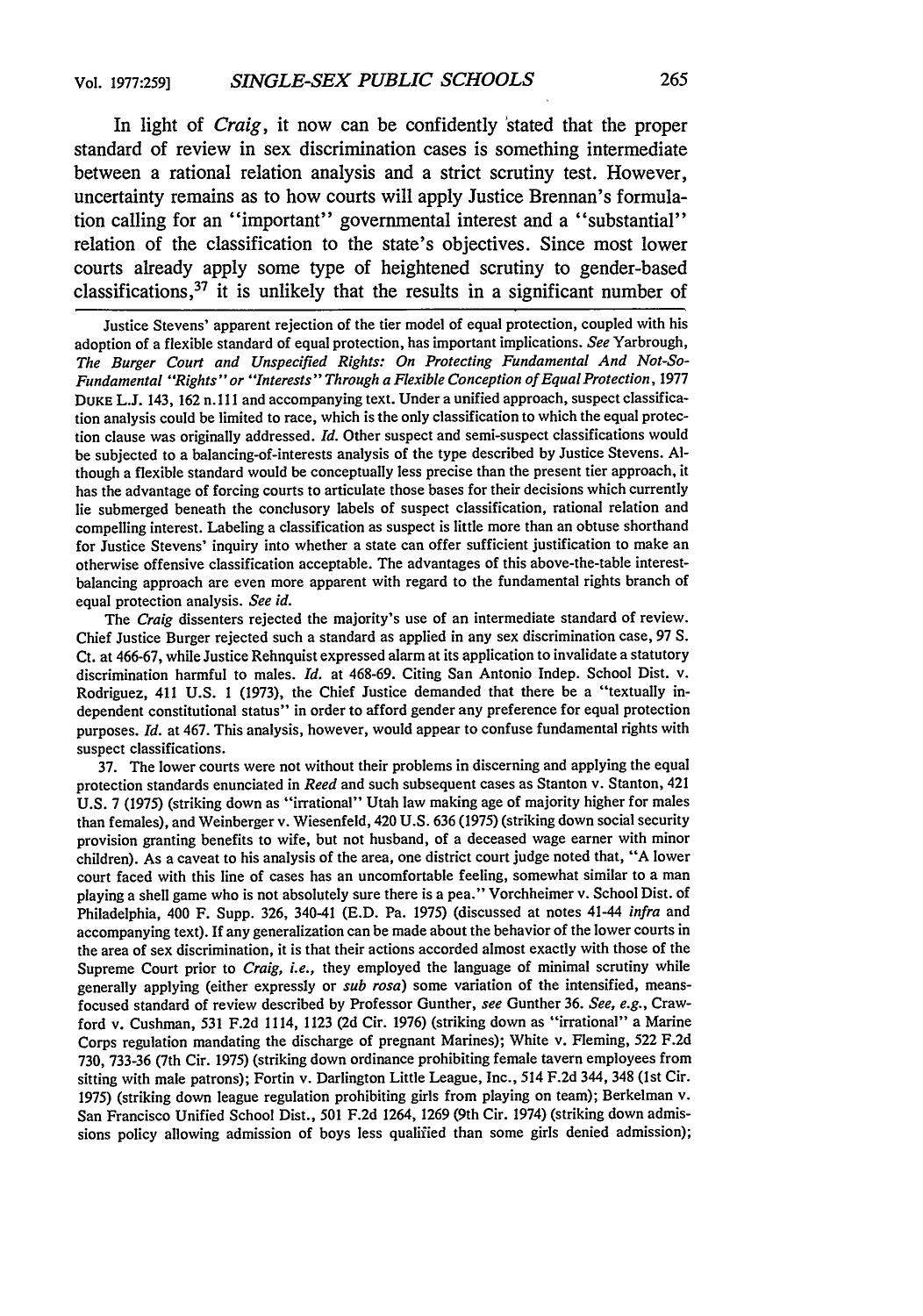future cases will turn solely on the difference, if any, between the Brennan formulation and the formulations previously employed in most circuits. Nonetheless, *Craig* is significant insofar as it clears the air of doubts regarding the continued application of the minimal scrutiny standard to certain types of sex-based classifications. Clearly, the *Craig* formulation allows little room for judicial deference to legislative classifications by sex; future classifications face a standard of review applied with a "new bite."<sup>38</sup>

#### THE STANDARD APPLIED: THE *Vorchheimer* DILEMMA

In *Vorchheimer v. School District of Philadelphia*, <sup>39</sup> the question of the constitutionality of single-sex public schools was presented in a context ideally suited for a resolution of lingering questions about segregation by gender.<sup>40</sup> Susan Vorchheimer, a bright teen-age girl,<sup>41</sup> was denied admission to Central High School (one of Philadelphia's two "academic schools" which admit only intellectually superior students) on the basis of sex. Vorchheimer subsequently filed a class action in federal district court under both 42 U.S.C. § 1983 and the Pennsylvania Equal Rights Amendment<sup>42</sup> on

Eslinger v. Thomas, 476 F.2d 225, 230-31 (4th Cir. 1973) (striking down state senate resolution permitting females to serve as clerical assistants but not as pages). However, a few circuits have clung to the "original understanding" of the rational relation test, and require only the weakest of justifications to sustain a classification by sex. *See, e.g.,* Smith v. Troyan, 520 F.2d 492, 496 (6th Cir. 1975) (sustaining a height requirement for police personnel as rational on the ground that most municipalities still utilize such a requirement); Robinson v. Board of Regents, 475 F.2d 707 (6th Cir. 1973) (upholding university curfew rules applicable to women only). *Contra,* Morris v. Michigan State Bd. of Educ., 472 F.2d 1207 (6th Cir. 1973) (invalidating high school regulation prohibiting girls from participating with boys in interscholastic athletic contests). These decisions appear to be inconsistent with the tenor of most thinking on the subject and with the Supreme Court's view. *See, e.g.,* Johnston, *supra* note 3, at 688-92.

38. Gunther 36.

**39.** 400 F. Supp. 326 **(E.D.** Pa. 1975), *rev'd,* 532 F.2d 880 **(3d** Cir.), *cert. granted,* **97 S.** Ct. 252 (1976). As this Note went to press, the Supreme Court handed down a decision in *Vorchheimer.* 45 U.S.L.W. 4350 (U.S. April 20, 1977). By an evenly divided vote (Justice Rehnquist not participating), the Court affirmed the decision of the Third Circuit. No opinions accompanied the announcement of the decision.

40. Williams v. McNair, 316 F. Supp. 134 (D.S.C. 1970), *aff'd mem.,* 401 U.S. 951 (1971), presented a superficially similar, but easily distinguishable, problem. There a male was denied admission to Winthrop College, an all-female state school. In upholding the school's admissions policy, the district court noted that all other South Carolina state colleges, with the exception of the Citadel, were coeducational, and offered as good an education as Winthrop. *Williams* seems of little precedential value, since Philadelphia offered Vorchheimer but one school, Girls High, which was suitable to her abilities, and that school was clearly inferior to the all-boys school in its science facilities and arguably inferior in other ways. *See* 400 F. Supp. at 328. See notes 52-63 *infra* and accompanying text.

41. The plaintiff's academic junior high school awarded her the school prizes in geometry, science, history and English; she also received the American Legion award for citizenship and the most outstanding student award. 400 F. Supp. at 328.

42. PA. CONST. art. 1, § 28. The district court declined to exercise pendent jurisdiction over this state law claim, since the amendment had yet to be the subject of litigation at the state court level.

266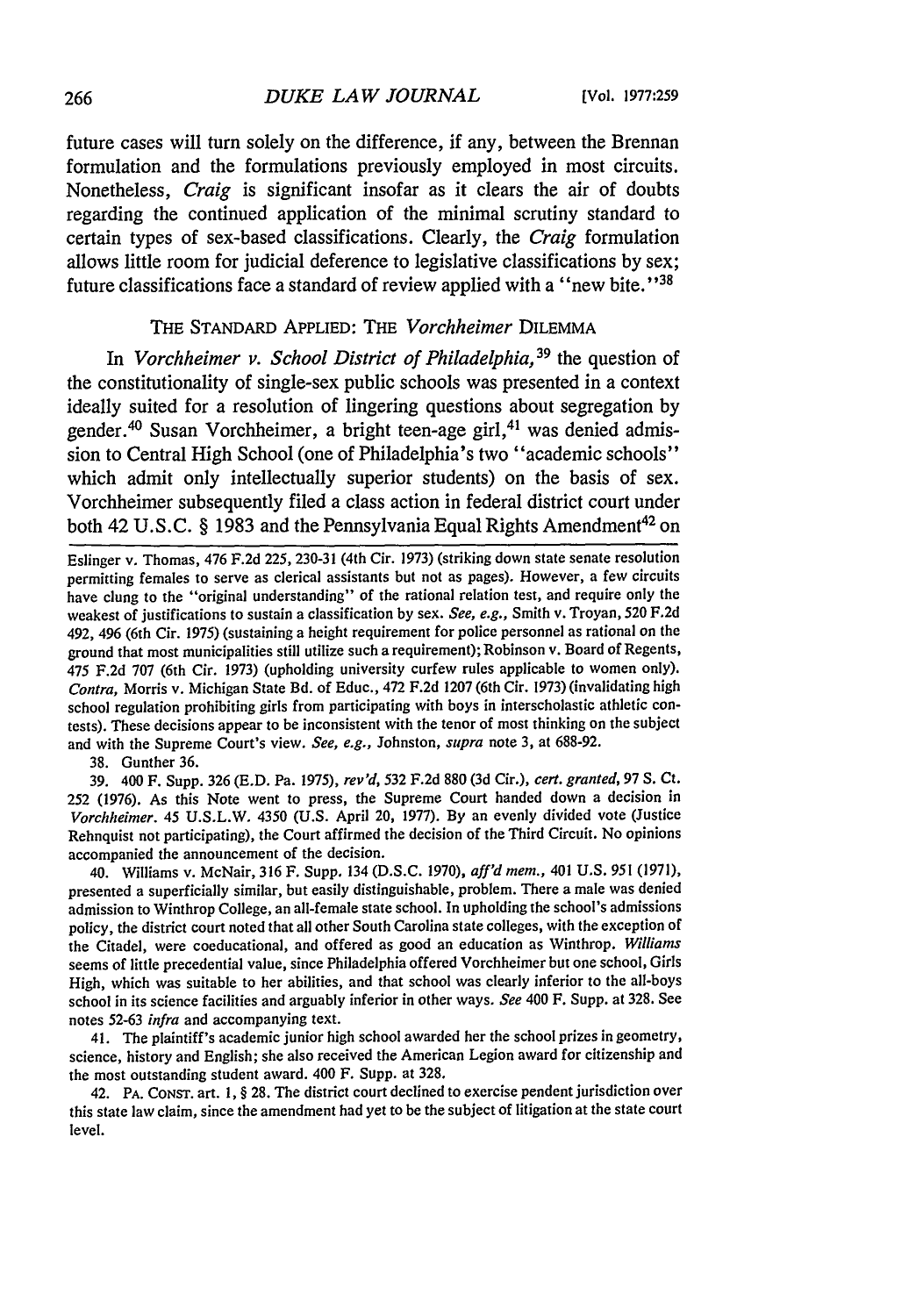behalf of all qualified females who had been or would be denied admission to Central on the basis of sex. In response to Vorchheimer's claim of unlawful discrimination, the Philadelphia school district proffered two purportedly empirical studies supporting segregation by sex in schools. 43 Neither study, however, dealt precisely with the issue before the court.

Applying an intermediate standard of review, $44$  the district court expressed great difficulty in accepting these tenuously relevant studies as evidence that segregation by sex bore a fair and substantial relation to the city's generalized interest in educating its children and producing good citizens. The court found it hard to believe that anything more than tradition was sustaining the sex segregation of Girls High School and Central in view of the fact that nearly the entire school system was coeducational. Based on these considerations, an order was issued enjoining the school board from refusing to admit Vorchheimer and members of her class to Central on the basis of sex.

Writing for the Third Circuit, Judge Weis reversed.<sup>45</sup> In a perplexing opinion, the court avoided saying whether it ought to apply minimal scrutiny or some intermediate standard of review by declaring that it made no difference on the facts before it.<sup>46</sup> The need to allow "innovation in methods and techniques" was found to be adequate justification for segregation by sex, despite the fact that the weight of educational theory (the defendant's "empirical" evidence notwithstanding) $^{47}$  gave little support for such techniques.<sup>48</sup>

Petition for Writ of Certiorari at 19 n. **11,** Vorchheimer v. School Dist. of Philadelphia, 97 S. Ct. 252 (1974). The second study examined selected attitudes (but not achievements) of average students in New Zealand's comprehensive schools. The researcher conceded that the study was largely uninstructive as to the relative merits of single-sex schools for academically gifted American students. 400 F. Supp. at 330-32.

44. See note 37 *supra* and accompanying text.

*45. 532* F.2d 880 (3d Cir. 1976).

- 46. *Id.* at 888.
- 47. See note 43 *supra.*

48. The most comprehensive empirical study of the merits of coeducation is R. **DALE,** MIXED OR **SINGLE-SEX SCHOOL?** (1969). This three-volume work examines three areas: pupilteacher relationships, attainment of societal objectives, and student achievement. Although the

<sup>43.</sup> The Tidball Study showed that, from 1910 to 1950, *Who's Who of American Women* contained two to three times as many graduates of women's colleges as from coed schools. The problems with the Tidball methodology seem obvious. First, the comparison of absolute numbers is meaningless; a significant comparison would be weighted according to the numbers of women who had attended the two types of colleges. Further, because there could be no effective control for the woman's social standing and economic status (both of which are related to the probability of having one's name in *Who's Who),* any conclusion that single-sex education contributed to personal achievement as reflected by inclusion in *Who's Who* is little more than speculation. It has also been noted that:

A 1910's to 1950's *Who's Who* search would turn up not a single woman achiever from the nation's most prestigious, richly endowed colleges. For the gates of, *e.g.,* Princeton, Yale, Harvard, Dartmouth, Brown, Amherst, like Central's door today, were then shut to women.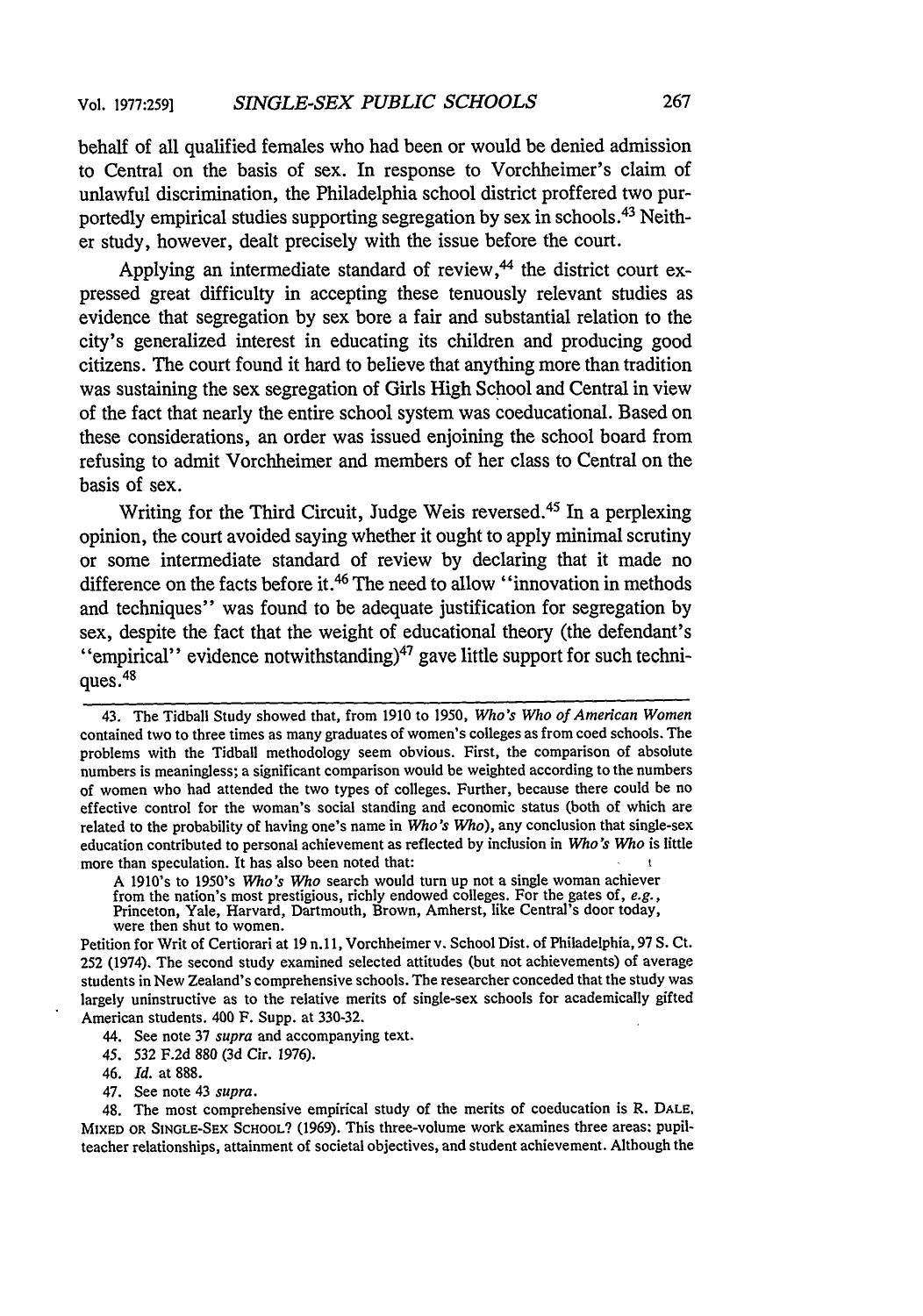Even if its deference to the school district was warranted and its understanding of the *Reed* series of cases was correct, the Third Circuit's opinion is disturbing because of dicta which suggest that an alternative basis for the finding of no denial of equal protection was that "separate but equal" facilities were available. In a significant section of the opinion, the court distinguished *Reed, Frontiero* and *Stanton* by noting that

[i]n each instance where a statute was struck down, the rights of the respective sexes conflicted, and those of the female were found to be inadequate. None of the cases was concerned with a situation in which *equal opportunity was extended to each sex* or in which the restriction applied to both . **. .** . The plaintiff [here] has difficulty in establishing discrimination in the school board's policy.<sup>49</sup>

It is difficult to avoid concluding that the *Vorchheimer* court believed the city's policy of sex segregation in its "academic" schools to be based on a theory of equal benefit and, therefore, simply not to be a denial of equal protection.<sup>50</sup> The acceptance of such a theory, however, ignores several relevant considerations in the area of discrimination by sex.

## A LINGERING DOUBT: CAN ALL-GIRL SCHOOLS BE SEPARATE BUT EQUAL TO ALL-Boy SCHOOLS?

The problem with the *Vorchheimer* majority's theory of equal benefit is analogous to the problem with *Plessy v. Ferguson's5'* concept of "separate but equal." Each involves a failure to perceive that when two groups of presently unequal status are segregated solely on the basis of that status, separate rarely can be equal. Even before *Brown,* the Court had recognized that, in the area of education, the mere equivalency of designated tangibles *(e.g.,* number of faculty, size of library, quality of buildings) does not necessarily provide an equality of educational opportunity.<sup>52</sup> Such intangibles as tradition, standing in the community, position and influence of the

4. the deprivation asserted is that of the opportunity to attend a specific school, not that of an opportunity to obtain an education at a school with comparable academic facilities, faculty and prestige.

*Id.* at 882. Judge Weis' misunderstanding of the facts is reflected in his formulation of the question before the court: "Do the Constitution and laws of the United States require that every public school, in every public school system in the Nation, be coeducational?" *Id.* at 881.

51. 163 U.S. 537 (1896). In his dissent, Judge Gibbons summarized the majority opinion **by** paraphrasing *Plessy. 532* F.2d at 889.

52. Sweatt v. Painter, 339 U.S. 629, 632-36 (1950); McLaurin v. Oklahoma State Regents, 339 U.S. 637, 641-42 (1950); see Missouri *exrel.* Gaines v. Canada, 305 U.S. 337, 350-52 (1938).

studies do not uniformly reveal advantages in coeducation, the author's conclusion is that the advantages strongly outweigh the disadvantages. *See 3 id.* at 229-74.

<sup>49.</sup> *532* F.2d at 886 (emphasis added).

*<sup>50.</sup> Id.* at 887. The majority actually ascribed to the plaintiff herself a concession that the schools were in fact equal. The court stated:

A fair summary of the parties' positions, therefore, is that: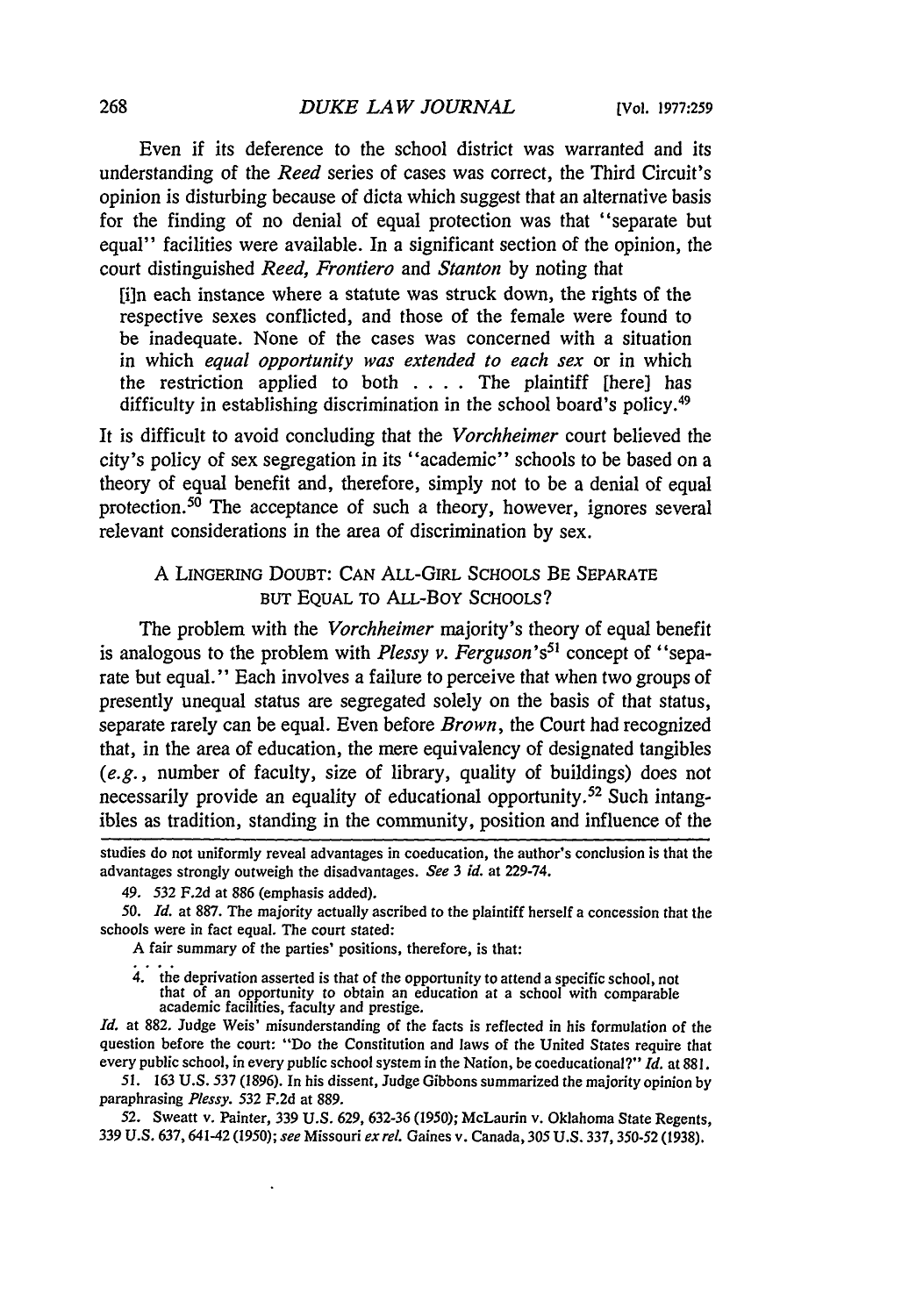alumni, and prestige are certainly as important in the determination of equality in the area of education. A further consideration in examining sex-segregated schools is the relative deprivation entailed in not being able to make friends and acquire "contacts" among the group (the males at Central) who probably will continue to dominate the business and professional life of the community. A final factor, perhaps one of less constitutional significance than the others, is the possibility that the same psychological damage ("feeling of inferiority") discussed in *Brown53* might occur among girls denied access to the facilities provided to boys.<sup>54</sup> Each of these factors must be considered in determining whether educational facilities segregated on the basis of sex are inherently unequal.

#### *A. The Intangibles: Position and Prestige*

In *Sweatt v. Painter55* the Court recognized that equality of educational opportunity requires more than an equivalence of faculty and facilities. Striking down a state's attempt to maintain a separate, all-black law school, the Court insisted that relevant factors include "those qualities which are. incapable of objective measurement but which make for greatness in a law school. Such qualities. **. .** include reputation of the faculty, experience of the administration, position and influence of the alumni, standing in the community, traditions and prestige."<sup>56</sup>

Although these considerations are less striking in the case of high schools, they are relevant, especially in the context of distinguished academic schools which have unique traditions and a definite standing in the

**56.** *Id.* at 634.

<sup>53.</sup> Brown v. Board of Educ., 347 U.S. 483, 494 (1954).

<sup>54.</sup> The relevance of sociological and psychological data to constitutional decision-making has been a more controversial question than it should be, largely because of a misunderstanding of the uses of such data. For an overview of the controversy, see Gregor, *The Law, Social Science, and Social Segregation: An Assessment,* 14 W. RES. L. REV. 621 (1963); Lewis, *Parry and Risposte to Gregor's The Law, Social Science, and School Segregation: An Assessment, id.* at 637; Gregor, *The Law and Social Science: A Reply to Lewis,* 15 W. RES. L. REV. 111 (1963). While few would care to build a constitutional doctrine on the shifting sands of social science, certain findings of fact in cases of discrimination necessarily require the application of principles which are far less certain than the laws of physics. For example, it is impossible to prove in a mathematical sense that any environmental factor  $(e.g.,$  racial discrimination) ever causes a behavioral disorder *(e.g.,* feelings of inferiority). However, there is a general consensus that the foregoing inference of causation is more than mere speculation, and probably rises to the same level of certainty as other legal determinations, *e.g.,* sanity in the context of criminal cases or proximate cause in the tort area. Granted, social science theories do change, and such changes may jeopardize constitutional decisions which include findings based on an earlier theory. However, social change in general, including change in economic conditions, population and life styles, are of constitutional significance and have required revisions of doctrine. In short, social science data, provided it meets current standards of research methodology and commands some consensus, should govern relevant fact determinations until shown to be errone**ous.**

*<sup>55.</sup>* **339 U.S. 629 (1950).**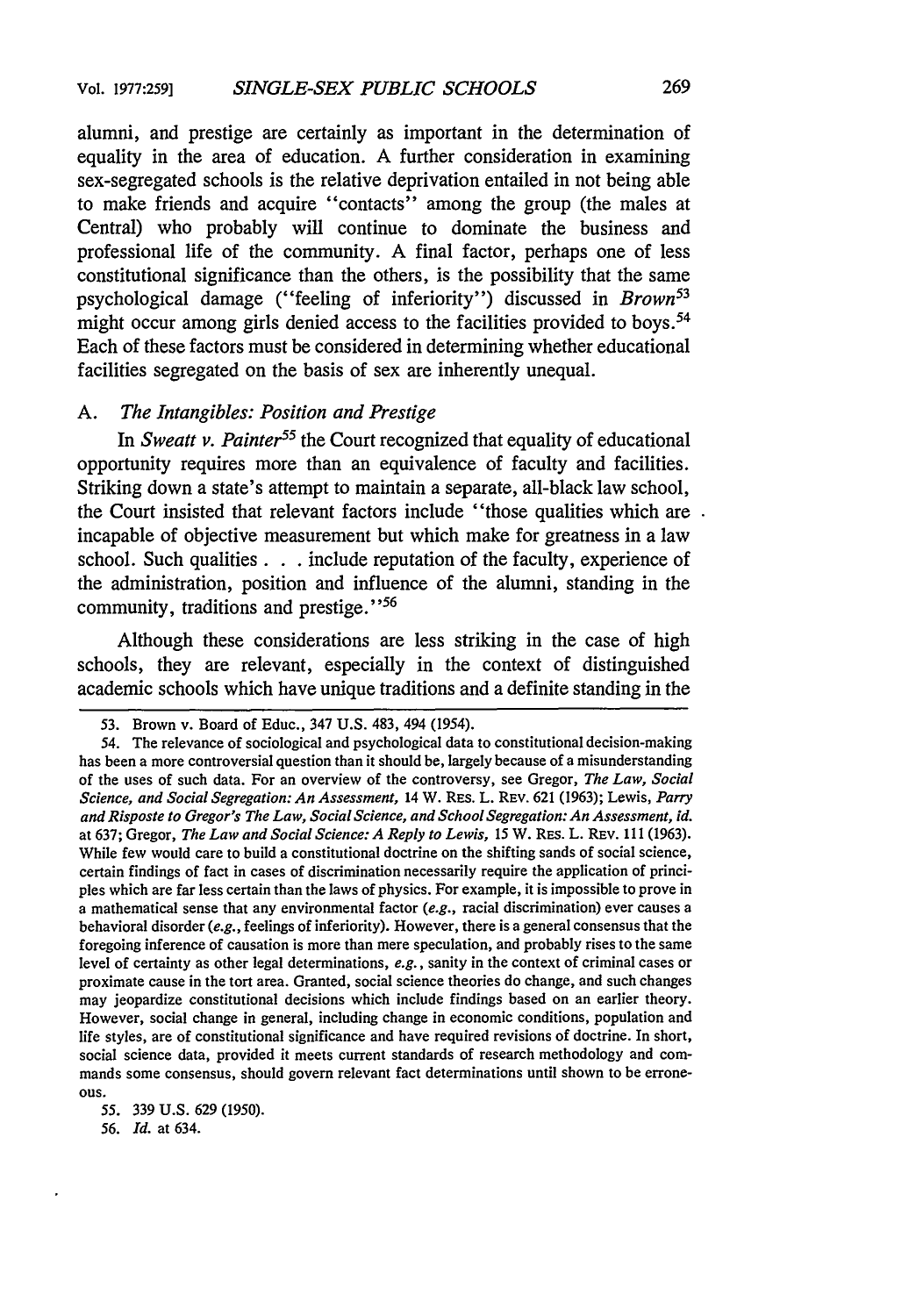eyes of the community. Because of past domination by males of most social institutions, Central doubtless outstrips Girls among all the relevant intangibles suggested by *Sweatt.<sup>57</sup>* Central is the only Philadelphia public school with a substantial private endowment, and its Barnwell Foundation (established by an alumnus) sponsors the visits of distinguished guests. Because of the achievements of its members, the Central Alumni Association is influential in Philadelphia affairs. These are among the intangibles that have characterized Central, and Girls simply cannot claim the same distinction. By denying girls access to a school with such an unequaled history and reputation, the city inflicts on them a significant personal and professional deprivation.

#### *B. Professional Contacts*

It is beyond question that one of the primary advantages of attending a distinguished school is the opportunity to make acquaintances which may be of social and economic value in later life. For a variety of reasons, Central arguably offers its students greater opportunities of this nature than does Girls. At the alumni level, past discrimination fairly guarantees that professional contacts with the Central alumni are more valuable than contacts with the Girls alumnae. 58 At the student level, which perhaps is more significant, the vestiges of sex discrimination will continue to make one's peer group contacts at Central more valuable in many respects than those available at Girls. While it is difficult to generalize about something as nebulous as interpersonal relations, Judge Weis' conclusion that Girls is separate but equal to Central is clearly open to question on this factor alone.

#### *C. The Psychological Impact of Segregation by Sex*

In *Brown,* Chief Justice Warren wrote that the segregation of black children "generates a feeling of inferiority as to their status in the community that may affect their hearts and minds in a way unlikely ever to be undone."<sup>59</sup> Given the similarities between race and sex discrimination,<sup>60</sup> it

<sup>57. 400</sup> F. Supp. at 328-29.

*<sup>58.</sup>* Although the Girls alumnae count among their ranks three Philadelphia judges and a past vice president of the American Medical Association, the number of Girls alumnae who have become influential in business, professional or academic affairs does not approach the number in that group who have graduated from Central. *Id.* at 329.

<sup>59. 347</sup> U.S. at 494.

<sup>60.</sup> The incidents of sex discrimination reveal many parallels to racial discrimination. As a practical matter, both forms of discrimination have resulted in social and professional segregation, confinement to less prestigious jobs, lower incomes, poorer educations and political impotence. Under both types of discrimination, the subservient group has been characterized as being less intelligent, less self-disciplined, less trustworthy and more "instinctual" than the dominant group. Finally, both types of discrimination are facilitated by the high visibility of those physical characteristics which identify the group. *See* Note, *"A Little Dearer Than His Horse:" Legal Stereo-types and the Feminine Personality,* 6 HARV. C.R.-C.L. L. REV. 260,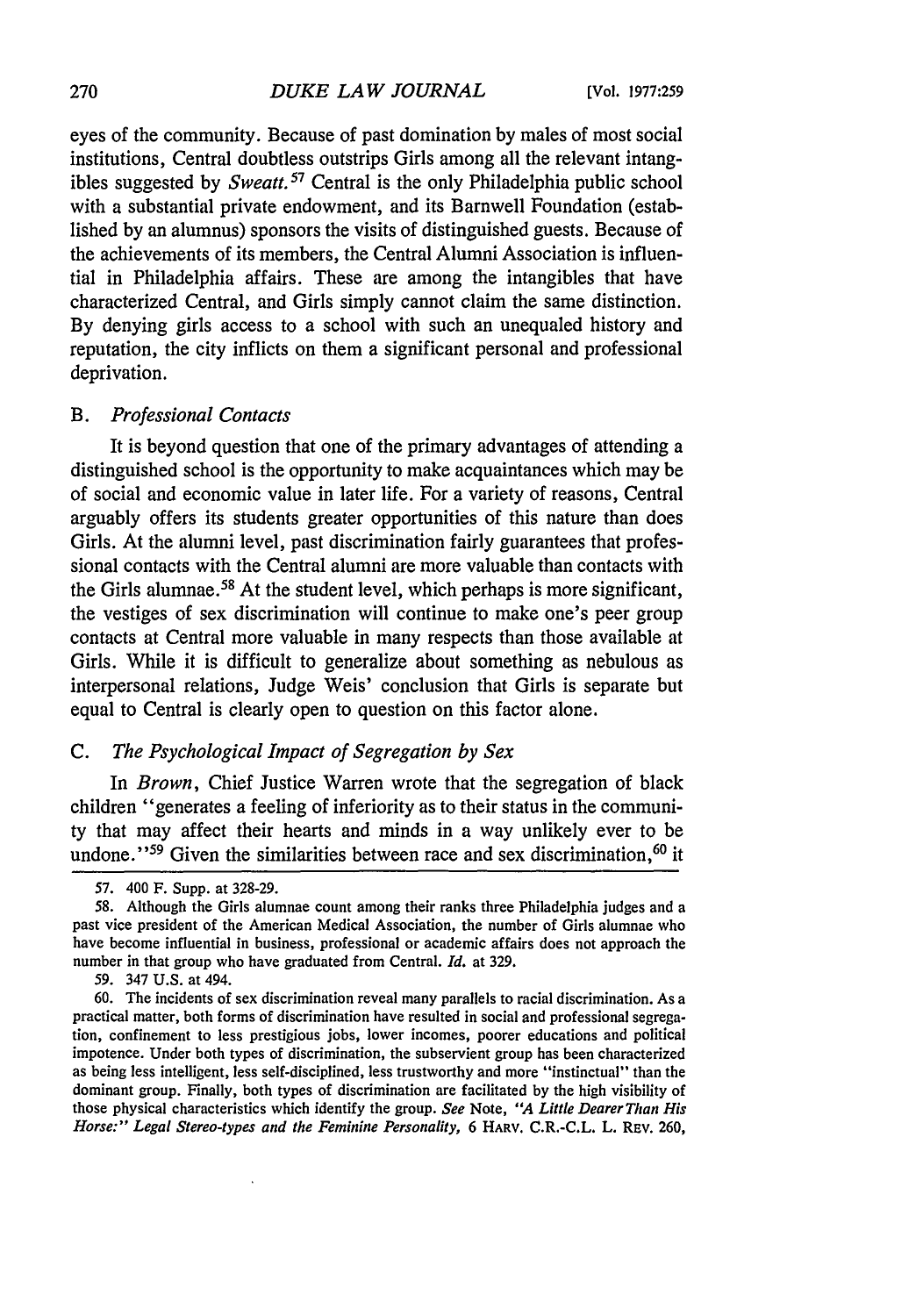is not beyond reason that women continually discriminated against on the basis of sex will experience some of the same feelings of inferiority. Although few would contend that the manifestations of sex discrimination are as crushingly burdensome or as inescapable as the incidents of racial discrimination, psychological research suggests striking similarities between women and blacks in the consequences of institutionalized discrimination. <sup>61</sup>

In the *Vorchheimer* situation, the psychological considerations involved in sex segregation arise in subtle, but nonetheless important, ways. Specific incidents of sex discrimination cannot be understood outside the entire pattern of traditional restraints imposed on women, and Susan Vorchheimer's different reactions to Central and Girls must be viewed in that light. Central was founded in **1836** with the immediate intent that it should be a college-preparatory school for intellectually superior boys. On the other hand, the original mission of Girls (founded some time later) was to train public school teachers. Despite the current similarity of the schools in their avowed purpose to prepare the city's best students for college and profes-

61. Studies have shown that normal women are more prone than men to feelings of low self-esteem. Gutmann, *Female Ego Styles and Generational Conflict,* in FEMININE **PERSONALITY AND** CONFLICT **77 (1970).** Studies of American children reveal that boys' self-esteem is more related to internalized standards of achievement while girls depend more on external (and therefore less controllable) sources of approval and acceptance. Douvan, *New Sources of Conflict in Females at Adolescence and Early Adulthood,* in **FEMININE** PERSONALITY **AND** CONFLICT 39 (1970). Another researcher has compared the diagnostic classifications of male and female psychiatric patients, and has shown that there are characteristically "male" and "female" types of emotional disturbances. P. CHESLER, WOMEN **AND** MADNESS 38-49 (1972). Alcoholism, drug addiction and personality disorders are "male diseases," while women are far more prone to depression, paranoia and schizophrenia. *Id.* at 42-43. Chesler attributes these gender-based differences to nurture, not nature.

Even intellectually superior girls, who could be expected to be less prone to feelings of inferiority vis-a-vis their male peers, show far less positive attitudes about themselves than do boys. Smith, *Sentence Completion Differences Between Intellectually Superior Boys and Girls,* 27 J. **PROJECTIVE TECH. AND** PERSONALITY ASSESSMENT 472 (1963). Other research has shown that the values learned by young girls actually instill in them a "motive to avoid success." *See generally* M. HORNER, SEX **DIFFERENCES IN ACHIEVEMENT MOTIVATION AND** PERFORMANCE **IN** COMPETITIVE **AND NON-COMPETITIVE SITUATIONS** (1968). Homer writes, "[Tihe arousal of motivation to avoid success may very well account for the major part of the withdrawal of so many trained American women from the mainstream of thought and achievement." *Id.* at 70. *See also* Homer, *Fail: Bright Women,* PSYCHOLOGY TODAY, November, 1969, at 36. Homer's research methodology, but not her theory, has recently been criticized. *See* Levine & Crumrine, *Women and the Fear of Success: A Problem in Replication,* 80 AM. J. **SOCIOLOGY** 964 (1975).

By themselves, these studies do not prove that, in all situations, an all-girl school cannot be equal to an all-boy school. They do, however, give support to the intuitively sound proposition that single-sex schools have been one of the vehicles for inculcating and reinforcing those values which have generally led men to positions of power and women to positions **of** subservience.

**<sup>274-75</sup>** n. **109** (1971); Note, *Sex Discrimination and Equal Protection: Do We Need an Equal Rights Amendment?,* 84 **HARV.** L. REV. 1499, **1507** (1971).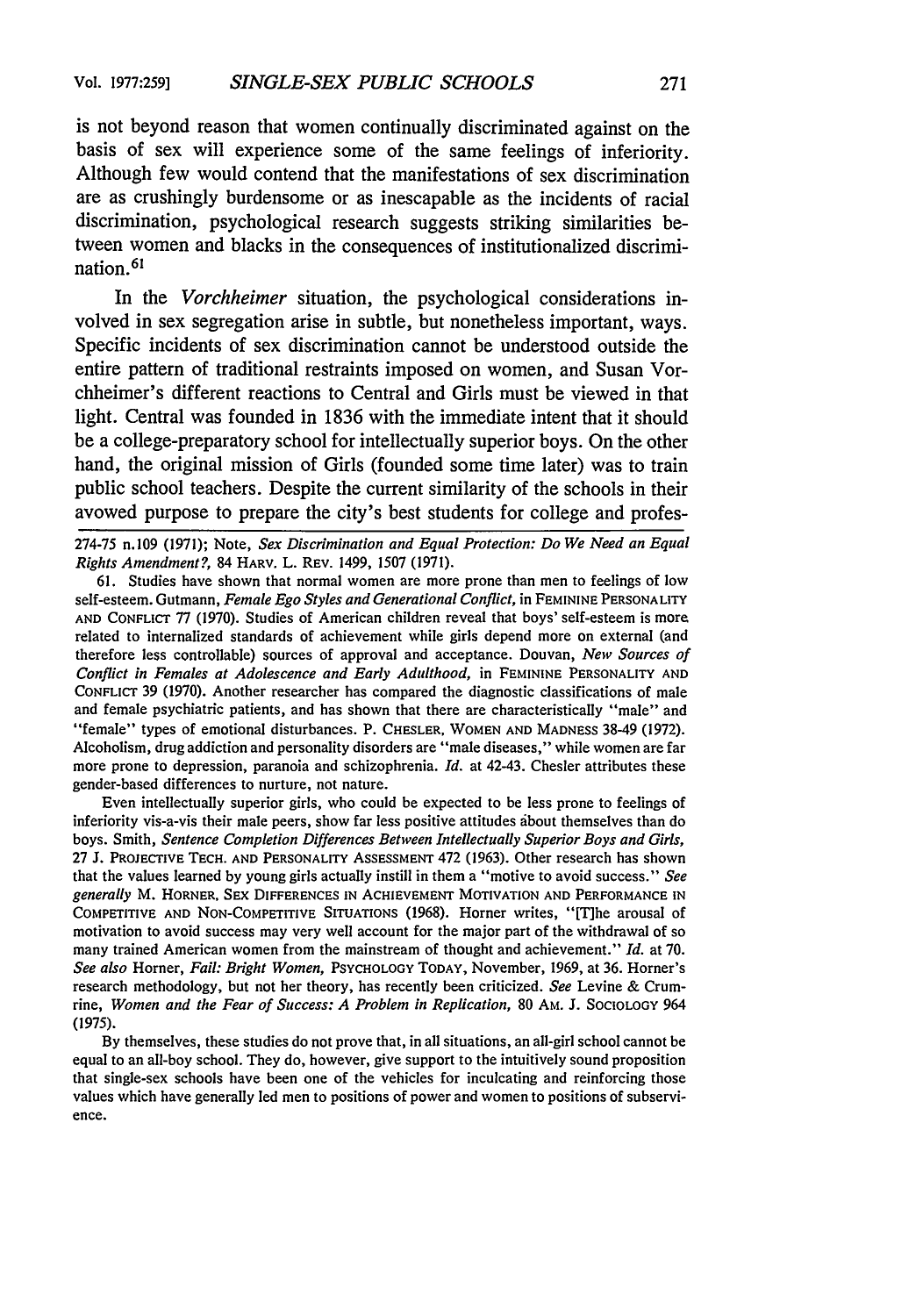sional achievement, Girls simply has not kept pace with Central in terms of the achievements of its graduates. <sup>62</sup>

This disparity must ultimately be attributed to general societal discrimination against women; it is apparent, however, that all-girl schools like Girls High have played a role in cultivating the attitudes and behavior of women that have kept the great majority from achieving professional prominence and positions of power, regardless of ability. In other words, the touted educational equivalency of Girls and Central is meaningless unless the students of both schools are inculcated with the same career objectives and attitudes toward professional achievement. In a society in which many still insist there is a vast chasm between the proper roles of men and women, the only way that it can be assured that intellectually superior girls like Susan Vorchheimer will be exposed to the career perspectives and personal values instilled in the boys at Central is to allow them admission to that school. These possible differences between Girls and Central in the presentation and inculcation of values may be the undefined type of harm<sup>63</sup> that Vorchheimer feared and which prompted her to attend a coeducational comprehensive school rather than an all-girl academic school. While this difference between Girls and Central may not, by itself, be of constitutional significance, it does make a theory of equal benefit *(i.e.,* separate but equal) less tenable.

In summary, it must be noted that the current uncertainty about the practical application of the intermediate standard of review in the area of sex discrimination makes it impossible to state with confidence that separate but equal single-sex schools deny equal protection to girls. The problem in *Vorchheimer,* of course, is that Girls High is separate from, but not equal to, Central. The Philadelphia school district offered meager quasi-scientific data which suggest certain general benefits stemming from segregating children by sex, but presented no evidence that the *achievement* of Philadelphia's academically gifted students is higher in sex-segregated schools than in coeducational schools. Absent a showing that at least some educational interest of the school system is advanced by sex segregation, the classification should fall under even the most deferential equal protection review. The maintenance of an overwhelmingly coeducational system appears to negate the existence of a substantial city interest in segregating by sex-the discrimination is not backed by an "important" governmental objective.<sup>64</sup> Since Philadelphia does not offer a coeducational alternative to academically gifted girls, the refusal to admit girls to the city's finest school must be seen as an impermissible denial of equal protection.

<sup>62. 400</sup> F. Supp. at 329.

<sup>63.</sup> *Id.* at 328.

<sup>64.</sup> See text accompanying note 34 *supra.*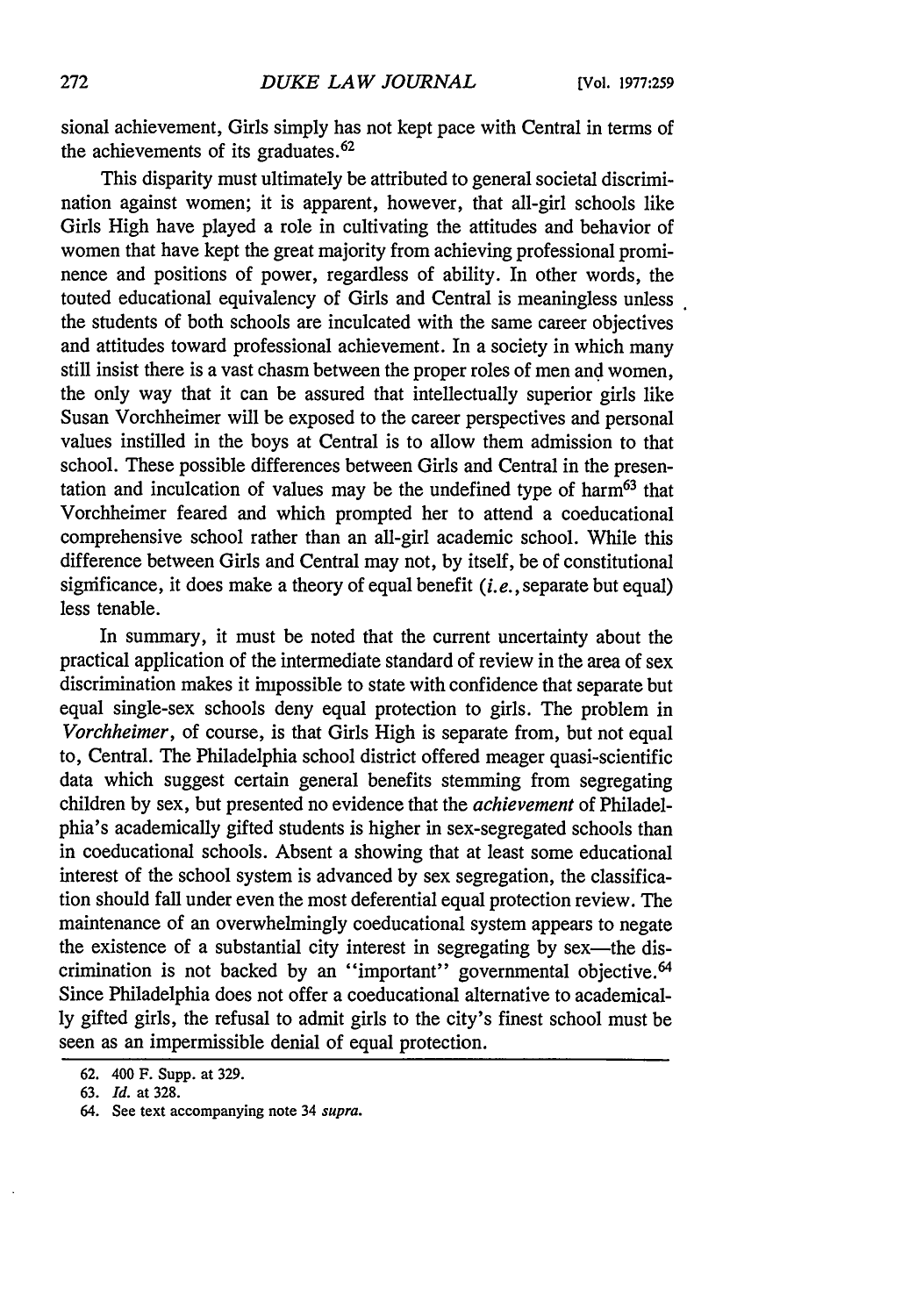#### THE EEOA: SEX AS A PROHIBITED CLASSIFICATORY BASIS

The Equal Educational Opportunities Act<sup>65</sup> became law in 1974 in essentially the same form as the unsuccessful 1972 bill of the same name<sup>66</sup> proposed as part of President Nixon's "Busing Moratorium.' **'67** The unambiguous objective of the legislation was to curtail the use of busing to achieve racial balances in public schools. The significance of the Act to the problem of single-sex public schools lies in the fact that sex is generally included with race, color and national origin as a prohibited basis for the maintenance of dual school systems. If applicable, the EEOA should be dispositive of the *Vorchheimer* question.<sup>68</sup>

Sec. 1701(a). The Congress declares jt to be the policy of the United States that- **(1)** all children enrolled in public schools are entitled to equal educational opportunity without regard **to. .** . sex **....**

Sec. 1702(a). The Congress finds that-

**(1)** the maintenance of dual school systems in which students are assigned to schools solely on the basis of . . . sex . . . denies to those students the equal protection of the laws guaranteed by the fourteenth amendment **....**

Sec. 1703. No State shall deny equal educational opportunity to an individual on account of his or her **.** . . sex **.** . . . by - (c) the assignment by an educational agency of a student to a school, other than the one closest to his or her place of residence within the school district in which he or she resides, if the assignment results in a greater degree of segregation of students on the basis of  $\dots$  sex  $\dots$ among the schools of such agency than would result if such student were assigned to the school closest to his or her place of residence within the school district of such agency providing the appropriate grade level and type of education for such student in an

Sec. 1705. [Tlhe assignment by an educational agency of a student to the school nearest his or her place of residence which provides the appropriate grade level and type of education for such student is not a denial of equal educational opportunity or of equal protection of the laws unless such assignment is for the purpose of segregating students on the basis of **. .** . sex **....**

66. H.R. 13915, 92d Cong., 2d Sess. (1972). The Ninety-second Congress produced volumes of testimony and debate on this Bill, and the *Vorchheimer* majority went to great lengths to ascribe to the Ninety-third Congress, which passed the EEOA, what were perceived to be the sentiments of the earlier Congress. In 1972, so-called "Title IX" legislation was enacted which prohibited grants of financial assistance to educational institutions which discriminate on the basis of sex. 20 U.S.C. § 1681 (Supp. III 1973), *as amended,* Act of Dec. 31, 1974, Pub. L. No. 93-568, § 3(a), 88 Stat. 1862. The coverage of this section included only institutions of vocational, professional and graduate education, and public institutions of undergraduate higher education. 20 U.S.C. § 1681(a)(1) (Supp. III 1973). The history of this provision indicates that one House version would have applied the prohibition to all educational institutions, including primary and secondary schools. 118 **CONG.** REC. 5804 (1972) (remarks of Sen. Bayh). At the urging of Senator Bayh, the Senate excluded primary and secondary schools from the Act's coverage. The *Vorchheimer* majority cited this exclusion from Title IX as support for the proposition that the absence of references to discrimination by sex in the 1972 version of the EEOA indicated congressional approval of single-sex primary and secondary schools. Even if this inference has any basis in logic, it seems doubtful that such a sentiment can be ascribed to a *later* Congress which *expressly added* references to discrimination by sex to the EEOA.

67. *See* 118 **CONG.** REC. 8929 (1972).

68. Given that the applicability of the EEOA hinges on whether Congress has declared that segregation of schools by sex denies equal protection, the constitutional and statutory grounds for disposition of the case are interrelated. There is no doubt that Congress is authorized under

<sup>65. 20</sup> U.S.C. §§ 1701-1758 (Supp. IV 1974). The Act provides in part: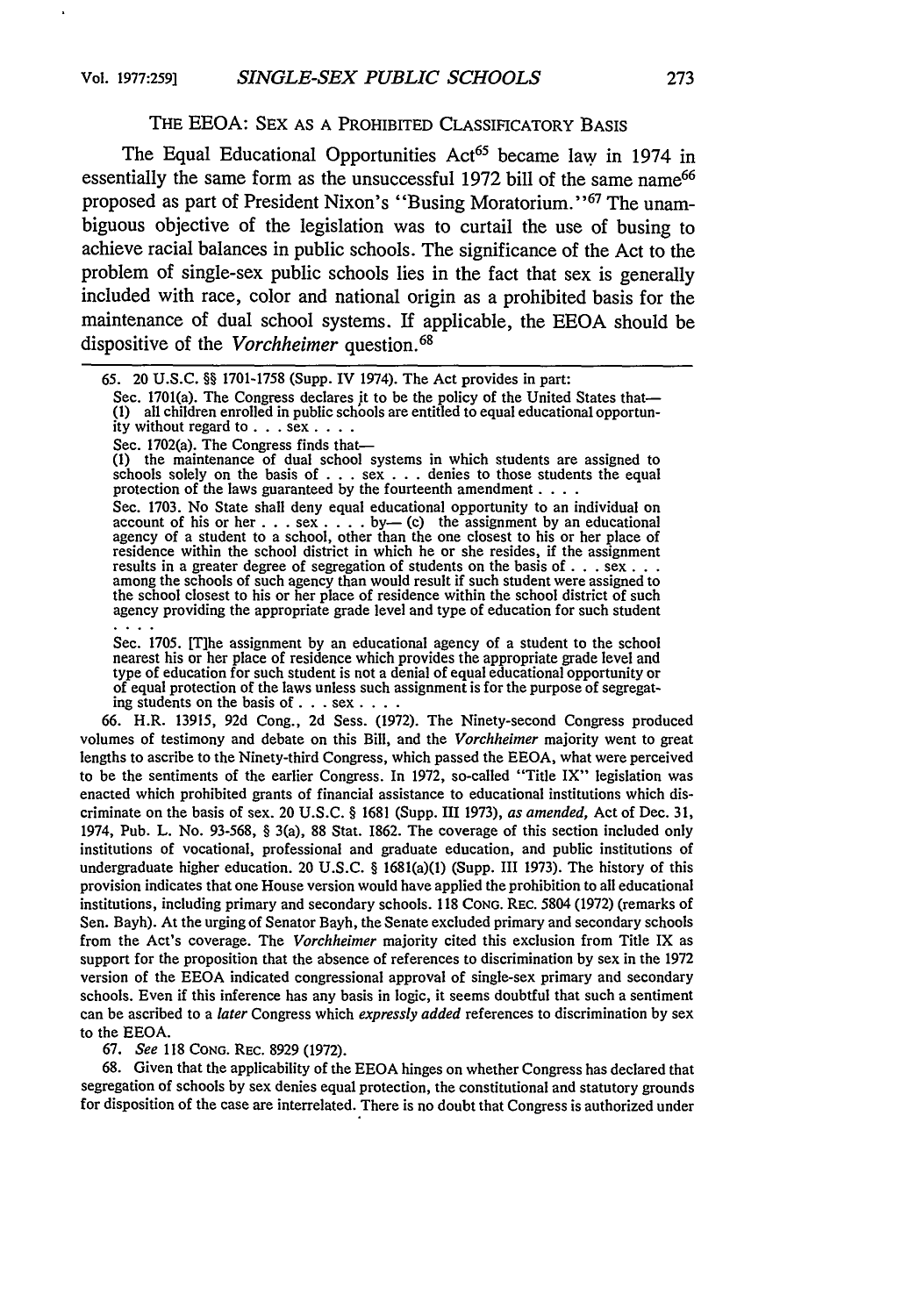Not surprisingly, the records of the debates over the **EEOA** reveal a preoccupation with busing to achieve racial balance, and the issue of  $\sin$ gle-sex public schools was never raised.<sup>69</sup> The non-obvious applicability of the **EEOA** is demonstrated **by** the fact that in the *Vorchheimer* litigation, this legislation was not even mentioned until it was raised *sua sponte* **by** the court of appeals. Unfortunately, the inclusion of sex in the language of the 1974 Act is no more revealing of congressional objectives than was the exclusion of sex from the language of the unsuccessful **1972** bill. <sup>70</sup>**If** one is to find support for the proposition that the **EEOA** forbids single-sex public schools, it must be found in the language of the statute. Even if it is proper to give such effect to statutory language when the actual legislative objectives appear to be wholly unrelated, a difficult question remains whether the language of the **EEOA** compels the termination of single-sex *academic* schools like Central and Girls.

Section **1701** of the **EEOA** states flatly that the policy of the United States is that "all children enrolled in public schools are entitled to equal educational opportunity without regard to race, color, sex, or national origin.''71 **Of** itself, this language does not rule out the segregation of schools **by** sex, provided that such schools are equal. However, the **EEOA**

Section 5 of the fourteenth amendment to determine what measures need be taken to enforce the guarantee of equal protection. Katzenbach v. Morgan, 384 U.S. 641, 650-58 (1966). Assuming that Congress intended the EEOA as a means to remedy the social inequalities stemming from disparities in educational opportunity, the flat prohibition of single-sex schools would be appropriate legislation to remove an obstacle to the elimination of state-sponsored discrimination. *See* Cox, *The Supreme Court, 1965 Term-Foreword: Constitutional Adjudicatioh and the Promotion of Human Rights,* **80 HARV.L.** REv. **91,** 120 **(1966).** This is true despite the fact that no court has ruled that single-sex schools are violative of equal protection.

It should be noted that *Vorchheimer* is not a case in which a legal standard applicable pursuant to a statute would be more stringent than the relevant constitutional standard. *Cf.* Washington v. Davis, 426 **U.S. 229 (1976)** (upholding a police testing program which had **a** racially discriminatory *effect,* on the ground that constitutional standard in area of racial discrimination demanded showing of discriminatory *intent;* Title VII, if applicable, would have given a different result, since it does not require any showing of intent. *Id.* at **238-39).** In enacting the **EEOA,** Congress purported merely to remedy what it perceived to be a denial of equal protection; it did not enunciate a new standard for the adjudication of cases arising from discrimination **by** race, sex or national origin. See notes **71-73** *infra* and accompanying text.

**69.** *See, e.g.,* 120 **CONG.** REc. **8229-85** (1974).

**70.** In trying to ascribe significance to the inclusion of sex in the language of the 1974 Act, the *Vorchheimer* dissent stooped to the same level of obfuscation as the majority did in attempting to explain the **1972** bill. Judge Gibbons, noting that the successful Esch amendment used the "race, color, sex, or national origin" formulation, pointed out that the unsuccessful Anderson amendment had not included sex as a prohibited basis for school assignments. The defeat of the Anderson amendment was then used to support the proposition that "Congress expressly added sex to the list of prohibited bases for student assignment and *consistently refused to delete it."* **532 F.2d** at **893** (emphasis added). Judge Gibbons failed to inform the reader that the Anderson amendment was rejected not because it deleted the references to sex, but rather because it tended to emasculate the congressional objective-curtailment of busing.

**71.** 20 **U.S.C.** § **1701** (Supp. IV 1974).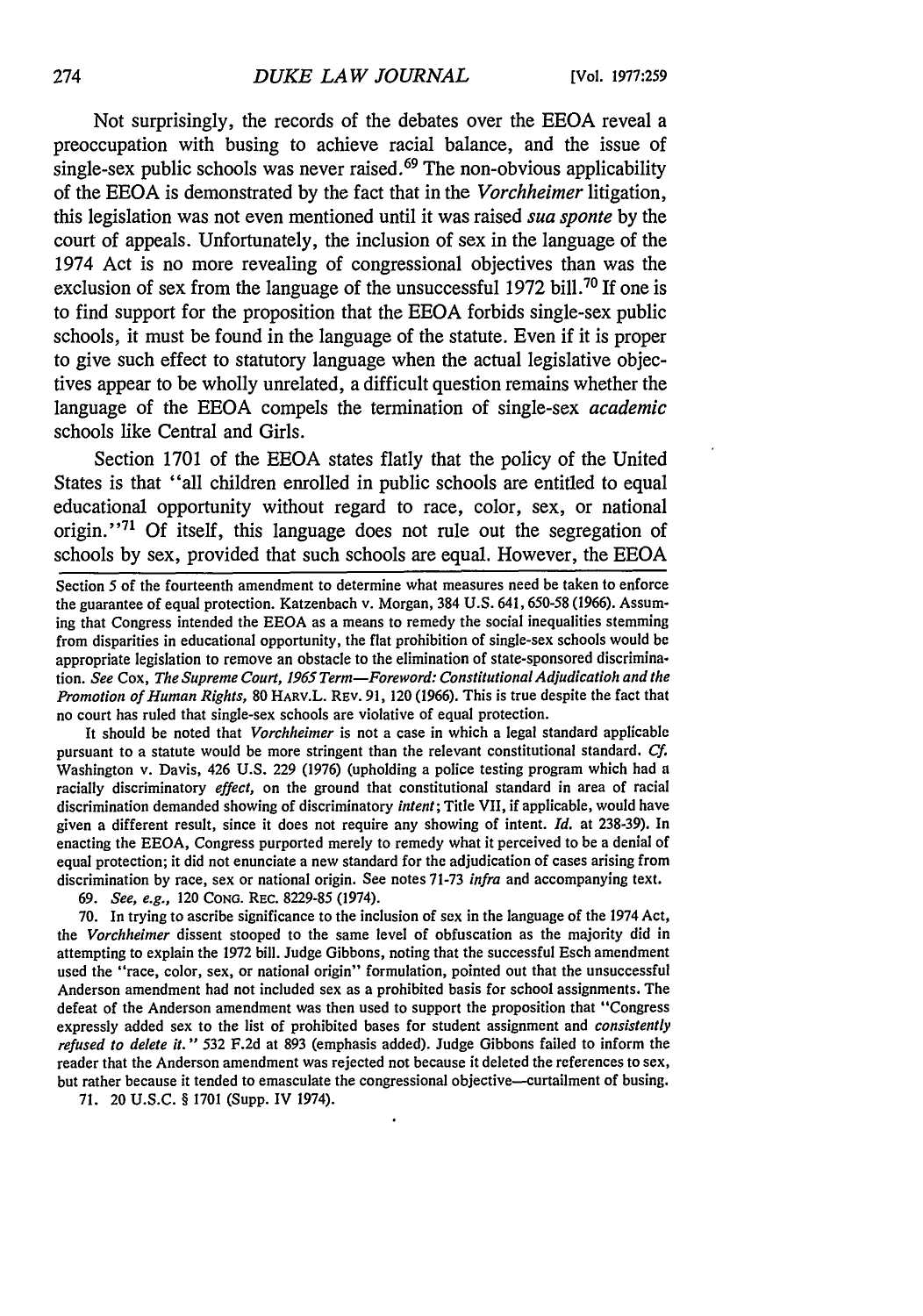includes an express congressional finding that the "maintenance of dual school systems in which students are assigned to schools solely on the basis of **. .** .sex **. .** denies to those students the equal protection of the laws **... .72** This finding provides a basis for Vorchheimer's assertion that she was denied equal protection, since Philadelphia indeed operates a dual "system" of academic schools in which assignments are made exclusively on the basis of sex. <sup>73</sup>

When the congressional finding is read in the context of the neighborhood school concept underlying the entire EEOA, it is arguable that Vorchheimer's voluntary application to a non-neighborhood school removed her from the coverage of the Act's assignment provisions.<sup>74</sup> This contention, however, is not supported by other language in the Act which sets forth the congressional understanding of "neighborhood school." In delineating guidelines for neighborhood assignment plans, Congress stated that:

[T]he. assignment by an educational agency of a student to the school nearest his place of residence which provides the *appropriate grade level and type of education for such student* is not a denial of equal protection of the laws *unless such assignment is for the purpose of segregating students on the basis of* .**.** . *sex* **75**

By this language, Philadelphia's academic schools would come under the coverage of the neighborhood school provisions for purposes of prohibiting assignments made on the basis of sex, since only these schools provide the type of education appropriate to the abilities of superior students. The statute's language and the interrelationship of its provisions therefore support Judge Gibbons' dissenting view in *Vorchheimer* that the EEOA is applicable to the single-sex academic schools.

Mr. Young: Sure, we like the idea of neighborhood schools when it can be done. But there are loads of children in this country purposely taken away from neighborhood schools. There are handicapped children and endowed children. People often ask to have their children bused beyond the neighborhood. If it can be done for retarded children and endowed children, then, when you have a denial of the 14th amendment it can be done for those children, too. And, any moratorium deprives those children of their rights.

Mr. Quie: Busing of handicapped children is one-way busing; are you talking of one-way or two-way busing?

Mr. Young: I am saying when you talk of the sanctity of the neighborhood school, somehow that doesn't apply when you are talking of handicapped or endowed children.

*Hearings on H.R. 13915, H.R. 13982, and H.R. 15299 Before the General Subcomm. on Education of the House Comm. on Education and Labor,* 92d Cong., 2d Sess. 54 (1972).

74. This observation was critical to the *Vorchheimer* majority's argument against the applicability of the EEOA. *See* 532 F.2d at 885.

75. 20 U.S.C. § 1705 (Supp. IV 1974) (emphasis added).

<sup>72.</sup> *Id. §* 1702(a)(1).

<sup>73.</sup> During the extensive hearings on the 1972 bill, the subject of academic schools did not go unnoticed. In his testimony against the EEOA, Kenneth Young, then Assistant Director of the AFL-CIO Department of Legislation, engaged in the following exchange with one of the bill's sponsors, Representative Albert Quie: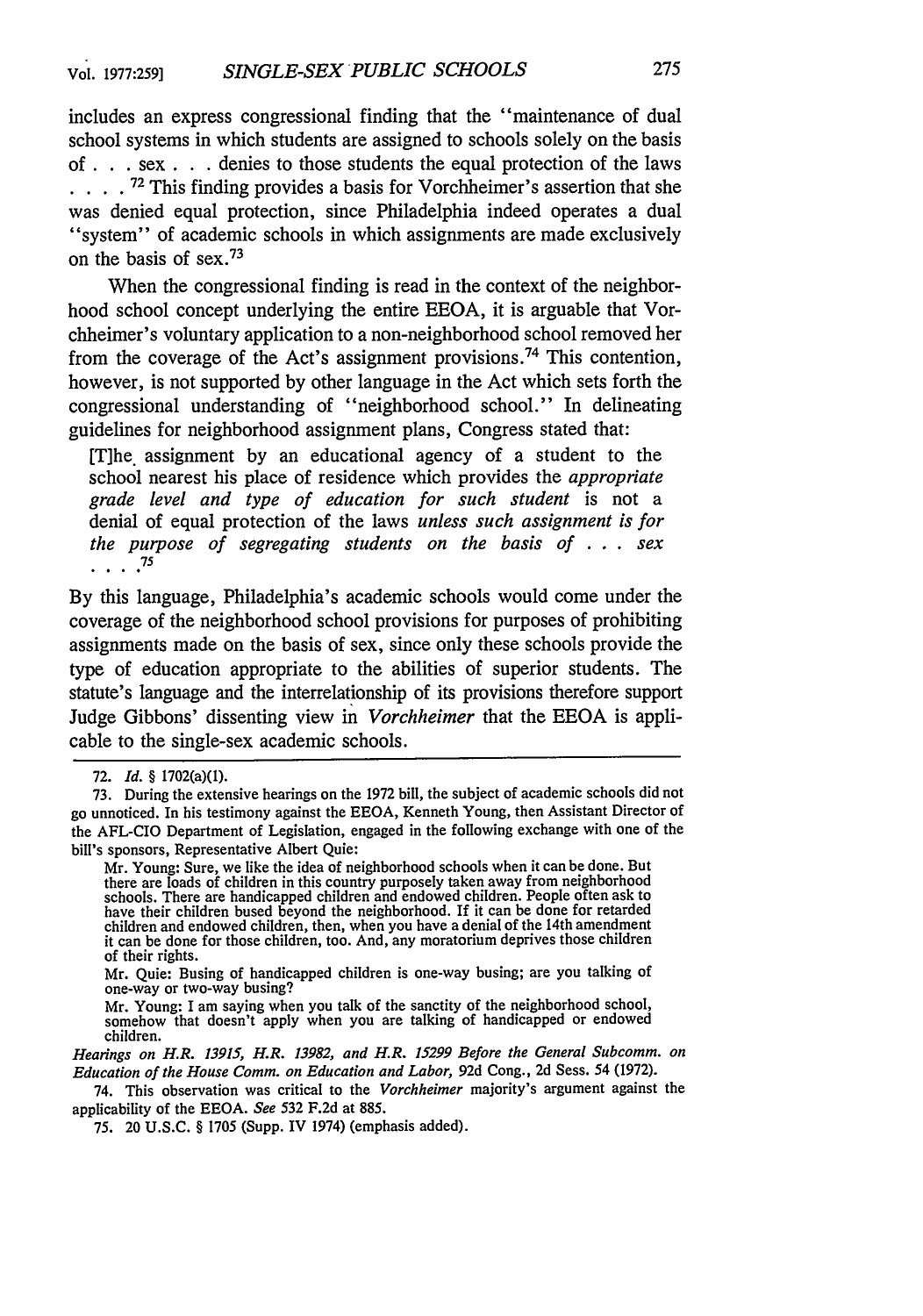The remaining question is whether the EEOA should be applied at all in a context seemingly far afield of the congressional objectives which produced the Act. The first maxim of statutory construction is, of course, that the process of inquiry into legislative objectives must begin with the language of the statute itself.<sup>76</sup> On its face, the EEOA presents no problems of unclarity or ambiguity; rather, the problem is the complete silence of the legislative history regarding a situation which appears to be controlled by the statute's language. Under such circumstances, the most prudent course of conduct for a court is to give effect to the plain language of the statute, since to do otherwise would be to substitute a judge's estimation of what Congress meant for the best evidence available, that being the finished product of the legislature. The language and concepts contained in the EEOA are not so esoteric or complex that it would be imprudent to give its words their customary meaning, and the absence of legislative history should not alter that meaning. **77** If a court is to misconstrue congressional intent, it would seem preferable that it err on the side of literalism rather than on the side of judicial speculation. 78 Therefore, the action of the *Vorchheimer* majority in declaring that the EEOA could not mean what it says is both in derogation of congressional power and contrary to principled decision-making.

#### **CONCLUSION**

Despite the current uncertainty about the application of the standard of review in the area of sex discrimination, the maintenance of single-sex public schools arguably constitutes a denial of equal protection. The effects of past and present discrimination make it impossible for all-girl schools to offer the same package of benefits, including prestige, alumnae influence and professional contacts, that all-boy schools can offer, even when the all-girl school possesses the same tangible attributes as the all-boy school. Moreover, there is evidence that segregation by sex has undesirable psychological effects on women, who may reasonably perceive their separation from the socially dominant gender as a badge of inferiority. Finally, the cultivation of certain values and professional objectives has been a primary function of the finer all-boy schools, and it is impossible to insure that superior girls will be exposed to the same values of achievement-orientation traditionally inculcated in boys, unless they have access to the same learning environment. In short, in light of the many vestiges of sexism which remain in American society, it is difficult for a fair-minded observer to conclude

**<sup>76.</sup>** Jones **v.** Alfred **H.** Mayer **Co., 392 U.S.** 409, 420 **(1968);** 2A **J. SUTHERLAND,** STATU-TORY CONSTRUCTION § 46.01 (4th ed. 1973).

<sup>77.</sup> United States v. Dickinson, 310 U.S. 554, **562** (1940).

<sup>78.</sup> *See* United States v. Oregon, 366 U.S. 643,648 (1961); *Exparte* Collett, 337 U.S. 55,61 (1949).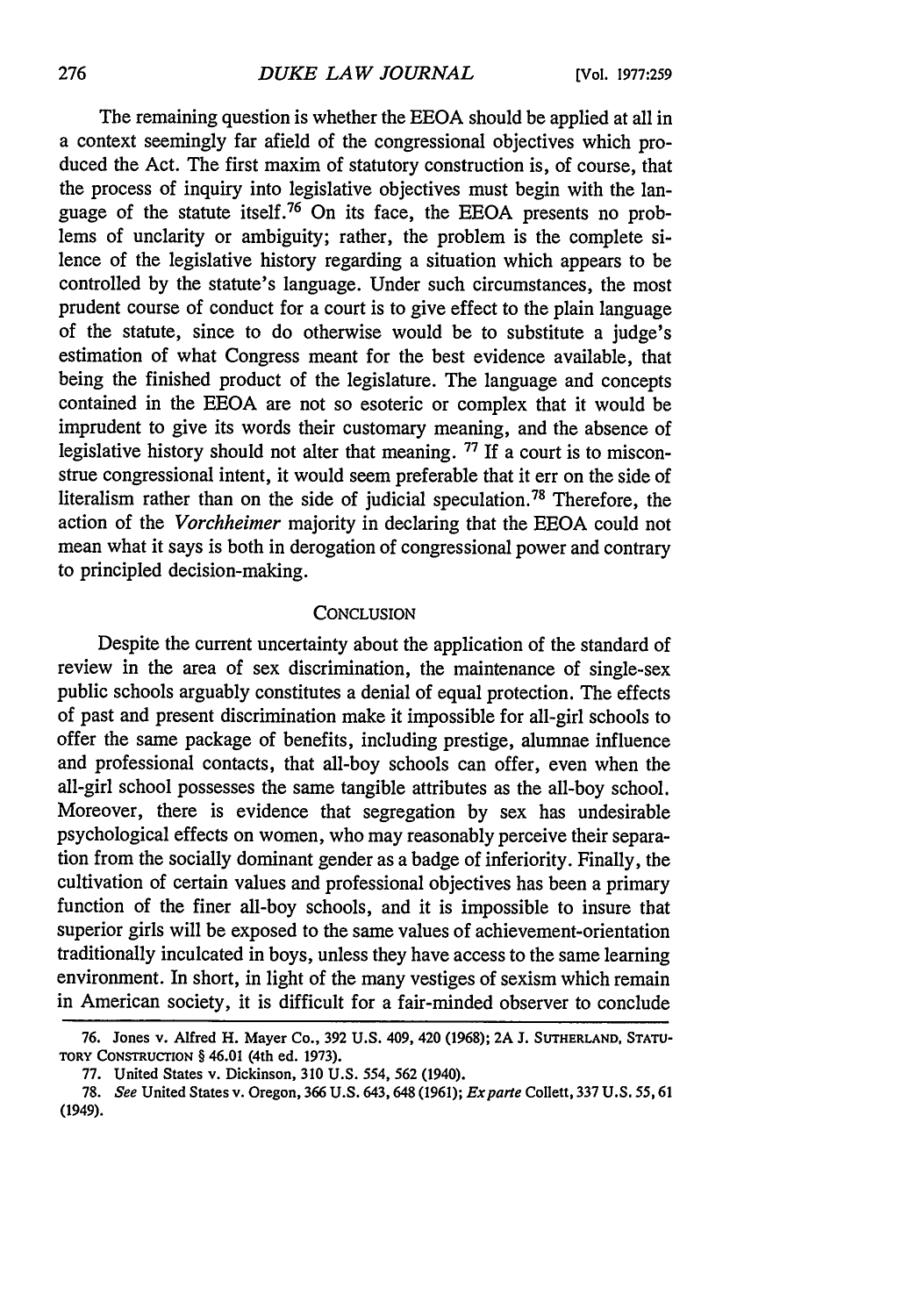that an all-girl school can be separate but equal to an all-boy school. If the schools are not equal, application of the *Craig* standard should invalidate the discrimination.

Independent of these constitutional considerations, the Equal Educational Opportunities Act provides sufficient grounds for opening the doors of schools like Central to girls. Although the legislative history of the EEOA offers no guidance as to congressional objectives, the plain language of the statute evinces an intent to proscribe the kind of discriminatory assignment plan employed by Philadelphia in assigning its intellectually superior students to one of the city's two academic schools. Any attempt by a court to divine a contrary meaning in the EEOA would be no more than an act of "judicial legislation" deserving quick condemnation. The language of the EEOA should be given effect by the courts; if Congress disagrees with the judiciary's construction of the statute, it has ample opportunity to correct the courts' error.